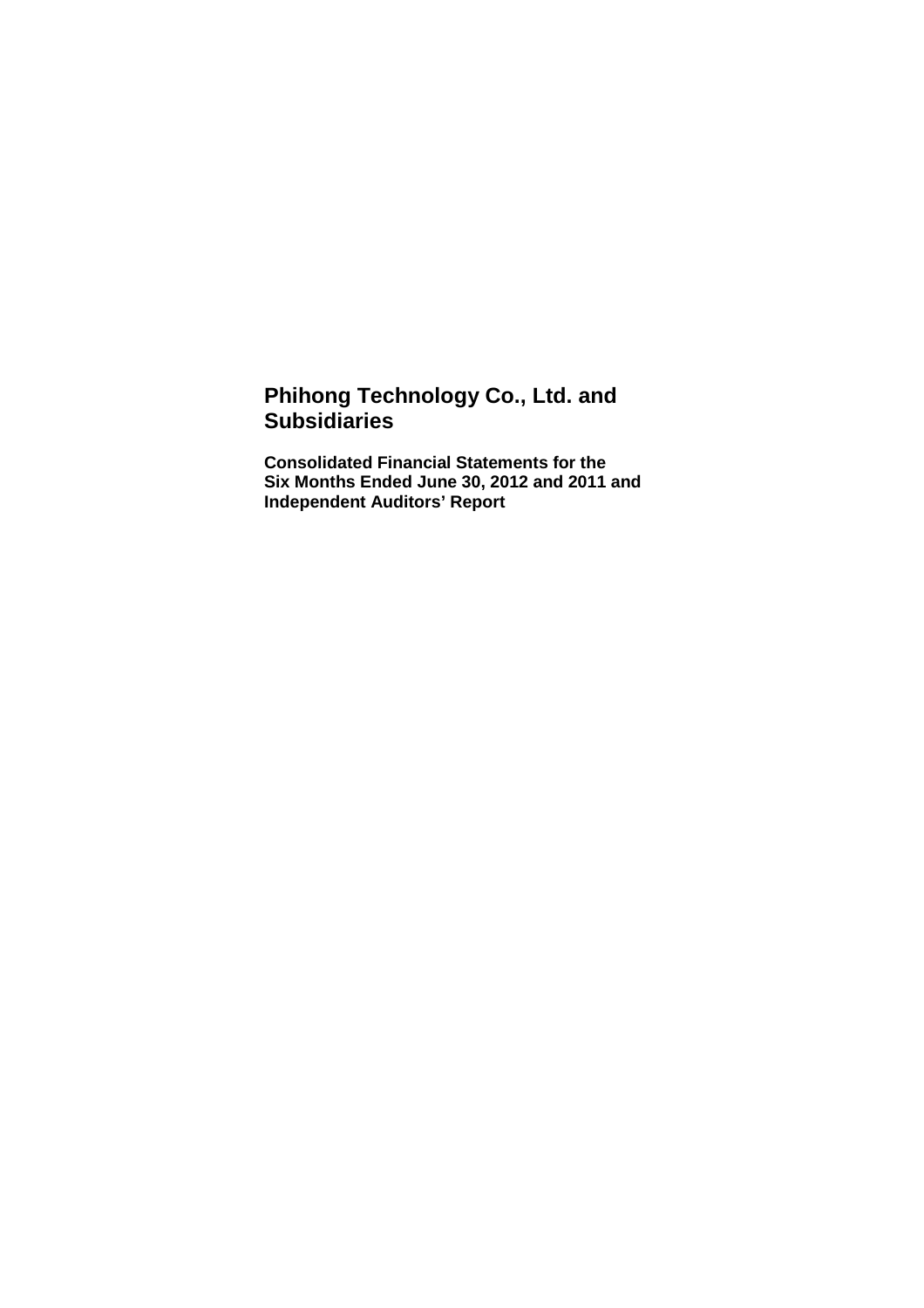# **INDEPENDENT AUDITORS' REPORT**

The Board of Directors and Stockholders Phihong Technology Co., Ltd.

We have audited the accompanying consolidated balance sheets of Phihong Technology Co., Ltd. and subsidiaries (collectively, the "Company") as of June 30, 2012 and 2011, and the related consolidated statements of income, changes in stockholders' equity and cash flows for the six months then ended. These consolidated financial statements are the responsibility of the Company's management. Our responsibility is to express an opinion on these consolidated financial statements based on our audits.

We conducted our audits in accordance with the Rules Governing the Audit of Financial Statements by Certified Public Accountants and auditing standards generally accepted in the Republic of China. Those rules and standards require that we plan and perform the audit to obtain reasonable assurance about whether the consolidated financial statements are free of material misstatement. An audit includes examining, on a test basis, evidence supporting the amounts and disclosures in the consolidated financial statements. An audit also includes assessing the accounting principles used and significant estimates made by management, as well as evaluating the overall consolidated financial statement presentation. We believe that our audits provide a reasonable basis for our opinion.

In our opinion, the consolidated financial statements referred to above present fairly, in all material respects, the consolidated financial position of the Company as of June 30, 2012 and 2011, and the consolidated results of its operations and its cash flows for the six months then ended, in conformity with the Guidelines Governing the Preparation of Financial Reports by Securities Issuers, requirements of the Business Accounting Law and Guidelines Governing Business Accounting relevant to financial accounting standards, and accounting principles generally accepted in the Republic of China.

August 23, 2012

### *Notice to Readers*

*The accompanying consolidated financial statements are intended only to present the consolidated financial position, results of operations and cash flows in accordance with accounting principles and practices generally accepted in the Republic of China and not those of any other jurisdictions. The standards, procedures and practices to audit such consolidated financial statements are those generally accepted and applied in the Republic of China.* 

*For the convenience of readers, the auditors' report and the accompanying consolidated financial statements have been translated into English from the original Chinese version prepared and used in the Republic of China. If there is any conflict between the English version and the original Chinese version or any difference in the interpretation of the two versions, the Chinese-language auditors' report and financial statements shall prevail. Also, as stated in Note 2 to the consolidated financial statements, the additional footnote disclosures that are not required under generally accepted accounting principles were not translated into English.*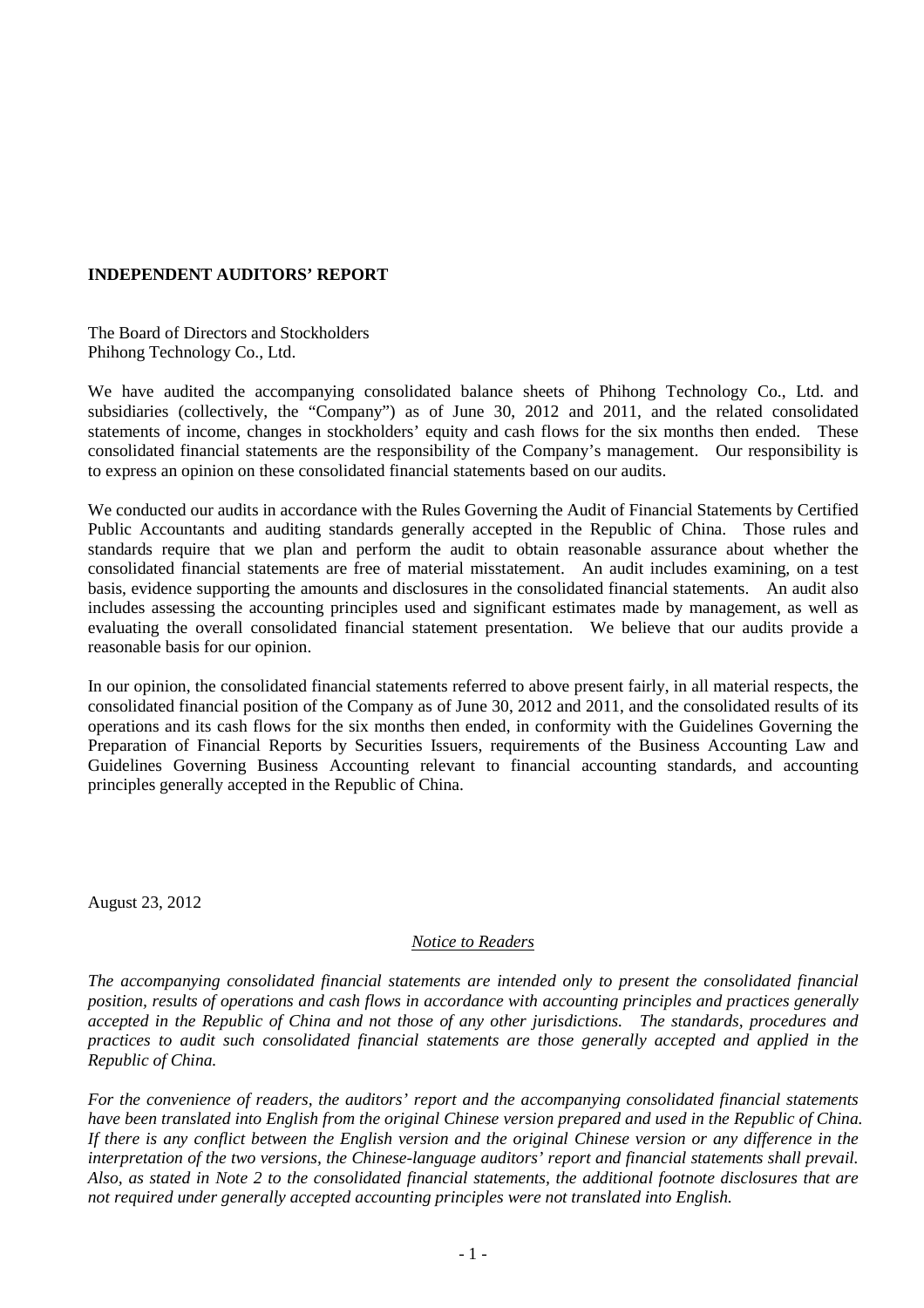# **CONSOLIDATED BALANCE SHEETS JUNE 30, 2012 AND 2011 (In Thousands of New Taiwan Dollars, Except Par Value)**

|                                                                 | 2012         |                           | 2011         |                            |                                                                 | 2012         |                            | 2011          |                           |
|-----------------------------------------------------------------|--------------|---------------------------|--------------|----------------------------|-----------------------------------------------------------------|--------------|----------------------------|---------------|---------------------------|
| <b>ASSETS</b>                                                   | Amount       | $\frac{0}{0}$             | Amount       | $\frac{0}{0}$              | <b>LIABILITIES AND STOCKHOLDERS' EQUITY</b>                     | Amount       | $\frac{0}{6}$              | Amount        | $\frac{0}{2}$             |
| <b>CURRENT ASSETS</b>                                           |              |                           |              |                            | <b>CURRENT LIABILITIES</b>                                      |              |                            |               |                           |
| Cash and cash equivalents (Notes 2 and 4)                       | \$2,293,124  | 22                        | \$2,948,382  | 26                         | Notes payable                                                   | \$           |                            | \$.<br>11,908 |                           |
| Notes receivable                                                |              |                           | 1,560        |                            | Accounts payable                                                | 2,011,190    | 19                         | 2,289,683     | 20                        |
| Accounts receivable (Notes 2 and 5)                             | 2,017,488    | 19                        | 1,858,050    | 16                         | Accounts payable to related parties (Note 20)                   | 25,638       |                            | 20,441        | $\sim$                    |
| Other financial assets, current                                 | 54,157       | $\overline{1}$            | 105,394      | $\overline{1}$             | Income tax payable (Notes 2 and 17)                             | 136,103      | $\overline{1}$             | 208,584       | $\overline{2}$            |
| Inventories (Notes 2 and 6)                                     | 1,782,105    | 17                        | 2,479,156    | 21                         | Other payables (Note 12)                                        | 2,205,985    | 21                         | 2,670,468     | 23                        |
| Deferred income tax asset, current (Notes 2 and 17)             | 45,010       |                           | 104,624      | $\overline{1}$             | Other current liabilities                                       | 42,490       | $\sim$                     | 40,567        | $\sim$ $\sim$             |
| Other current assets                                            | 228,037      | $\overline{\phantom{0}2}$ | 139,016      | $\overline{\phantom{0}}$ 1 |                                                                 |              |                            |               |                           |
|                                                                 |              |                           |              |                            | Total current liabilities                                       | 4,421,406    | 41                         | 5,241,651     | $-45$                     |
| Total current assets                                            | 6,419,921    | $-61$                     | 7,636,182    | $-66$                      |                                                                 |              |                            |               |                           |
|                                                                 |              |                           |              |                            | <b>LONG-TERM LIABILITIES</b>                                    |              |                            |               |                           |
| FUNDS AND LONG-TERM INVESTMENTS                                 |              |                           |              |                            | Long-term debts (Note 11)                                       | 200,000      | 2                          | 200,000       | $\overline{\phantom{0}2}$ |
| Available-for-sale financial assets, noncurrent (Notes 2 and 7) | 37,546       |                           | 4,407        |                            |                                                                 |              |                            |               |                           |
| Financial assets carried at cost, noncurrent (Notes 2 and 8)    | 90,945       | $\overline{1}$            | 116,254      | $\overline{1}$             | <b>OTHER LIABILITIES</b>                                        |              |                            |               |                           |
| Long-term equity investments at equity method (Notes 2 and 9)   | 335,663      | $\overline{\phantom{0}3}$ | 372,085      | $\overline{\phantom{0}3}$  | Accrued pension cost (Note 2)                                   | 64,917       |                            | 63,774        | -1                        |
|                                                                 |              |                           |              |                            | Advance collection received                                     | 964          | $\sim$                     | 872           | $\sim$                    |
| Total funds and long-term investments                           | 464,154      | $\overline{\phantom{0}}$  | 492,746      | $\overline{\phantom{0}}$ 4 | Deferred income tax liabilities, noncurrent (Notes 2 and 17)    | 69,612       | -1                         | 69,812        | $\overline{1}$            |
|                                                                 |              |                           |              |                            | Others                                                          | 49,052       | $\sim$                     | 49,052        | $\equiv$ $\equiv$         |
| PROPERTY, PLANT AND EQUIPMENT (Notes 2 and 10)                  |              |                           |              |                            |                                                                 |              |                            |               |                           |
| Cost                                                            | 5,656,026    | 54                        | 5.090.165    | 44                         | Total other liabilities                                         | 184,545      | $\overline{\phantom{0}}^2$ | 183,510       | $\overline{\phantom{0}2}$ |
| Less accumulated depreciation                                   | (2,316,669)  | (22)                      | (1,929,422)  | (17)                       |                                                                 |              |                            |               |                           |
| Prepayments for purchase of equipment                           | 218,242      | $\overline{\phantom{0}2}$ | 121,258      | $\overline{1}$             | <b>Total liabilities</b>                                        | 4,805,951    | 45                         | 5,625,161     | $-49$                     |
| Property, plant and equipment, net                              | 3,557,599    | 34                        | 3,282,001    | $-28$                      | STOCKHOLDERS' EQUITY OF PARENT COMPANY                          |              |                            |               |                           |
|                                                                 |              |                           |              |                            | Capital stock, \$10 par value (Note 13)                         |              |                            |               |                           |
| <b>INTANGIBLE ASSETS (Notes 2)</b>                              |              |                           |              |                            | Authorized - both 600,000 thousand shares at June 30, 2012 and  |              |                            |               |                           |
| Software Cost                                                   | 28,114       |                           | 13,455       |                            | 2011                                                            |              |                            |               |                           |
| Goodwill                                                        |              | ۰.                        | 1,328        |                            | Issued - 277,044 thousand shares and 274,846 thousand shares at |              |                            |               |                           |
| Land use rights                                                 | 114,958      | $\overline{\phantom{0}}$  | 110,963      | $\overline{\phantom{0}}$   | June 30, 2012 and 2011                                          | 2,770,439    | 26                         | 2,748,459     | 24                        |
|                                                                 |              |                           |              |                            | Advanced collections for common stock                           |              | $\sim$                     | 547           | $\sim$                    |
| Total intangible assets                                         | 143,072      | $\overline{1}$            | 125,746      | $\overline{\phantom{0}}$   | Capital surplus                                                 |              |                            |               |                           |
|                                                                 |              |                           |              |                            | Additional paid-in capital - common stock                       | 225,572      | 2                          | 202,458       | $\overline{c}$            |
| OTHER ASSETS (Note 2)                                           |              |                           |              |                            | Additional paid-in capital - bond conversion (Note 2)           | 661,582      | 6                          | 661,582       | 6                         |
| Deferred charges                                                |              |                           | 15,478       |                            | Treasury stock transactions                                     | 48,234       | -1                         | 48,234        | $\sim$                    |
| Refundable deposits                                             | 32,293       | $\sim$                    | 26,248       | $\overline{1}$             | From long-term equity investments                               | 11,305       | $\sim$                     | 11,132        | $\sim$                    |
| Others                                                          | 158          |                           | 93           | $\overline{\phantom{0}}$   | Interest of bonds converted to common stock (Note 2)            | 13,243       | $\sim$                     | 13,243        | $\sim$                    |
|                                                                 |              |                           |              |                            | Retained earnings (Note 15)                                     |              |                            |               |                           |
| Total other assets                                              | 32,451       |                           | 41,819       | $-1$                       | Legal reserve                                                   | 1,052,192    | 10                         | 909,627       | 8                         |
|                                                                 |              |                           |              |                            | Unappropriated earnings                                         | 829,780      | 8                          | 1,366,974     | 11                        |
|                                                                 |              |                           |              |                            | Cumulative translation adjustments (Note 2)                     | 207,601      | 2                          | (29,909)      | $\sim$                    |
|                                                                 |              |                           |              |                            | Unrealized loss on financial instruments                        | (19,978)     |                            | (9,865)       | $\sim$                    |
|                                                                 |              |                           |              |                            | Unrealized revaluation increment                                | 10,968       | $\sim$                     | 10,968        | $\sim$ $\sim$             |
|                                                                 |              |                           |              |                            | Total stockholders' equity of parent company                    | 5,810,938    | 55                         | 5,933,450     | 51                        |
|                                                                 |              |                           |              |                            | <b>MINORITY INTEREST</b>                                        | 308          |                            | 19,883        | $\equiv$                  |
|                                                                 |              |                           |              |                            | Total stockholders' equity                                      | 5,811,246    | $-55$                      | 5,953,333     | $-51$                     |
| <b>TOTAL</b>                                                    | \$10,617,197 | 100                       | \$11,578,494 | 100                        | <b>TOTAL</b>                                                    | \$10.617.197 | 100                        | \$11,578,494  | $\Box$ 100                |

The accompanying notes are an integral part of the consolidated financial statements.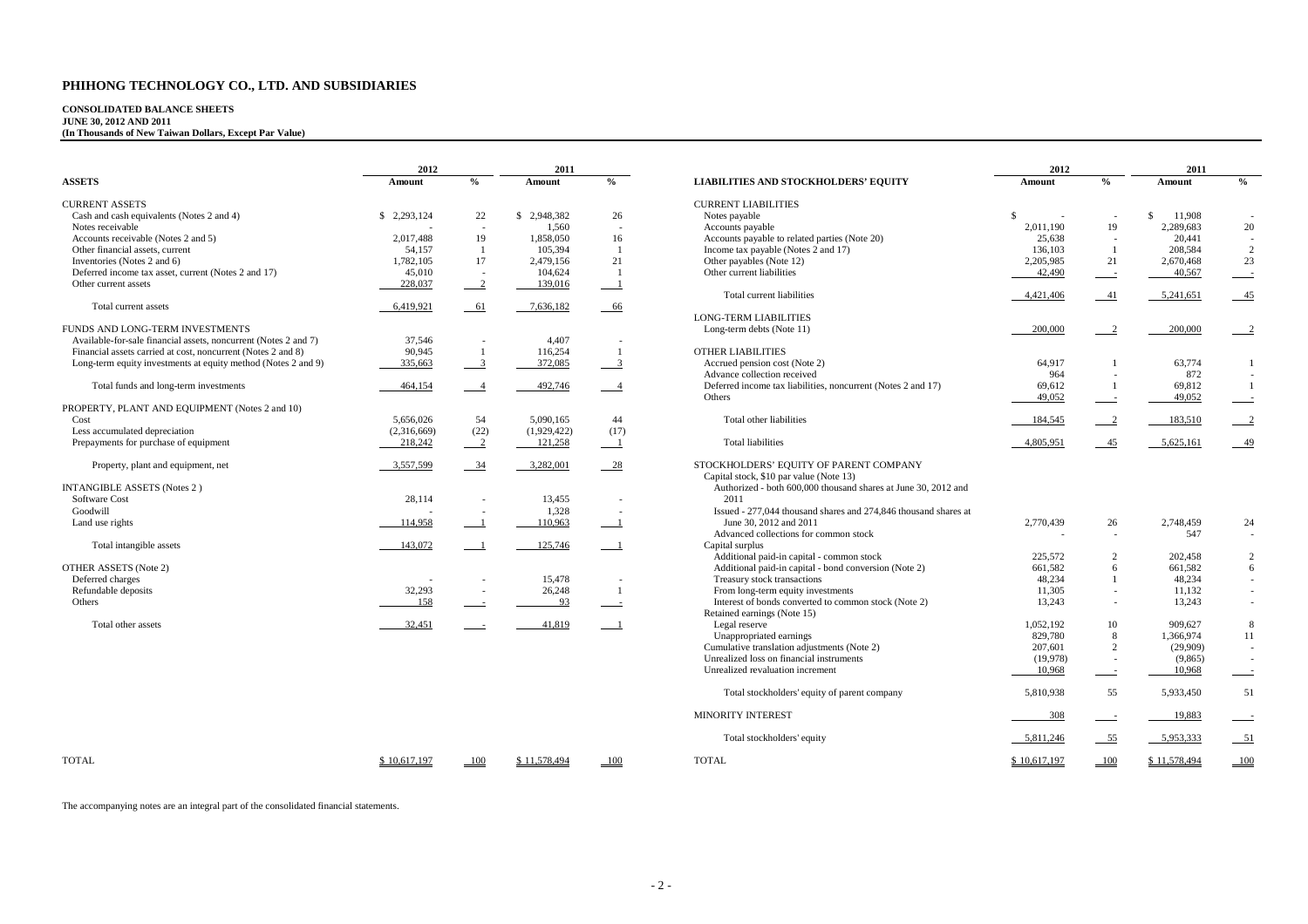# **CONSOLIDATED STATEMENTS OF INCOME SIX MONTHS ENDED JUNE 30, 2012 AND 2011 (In Thousands of New Taiwan Dollars, Except Earnings Per Share)**

|                                                     | 2012          |                          | 2011          |                |  |
|-----------------------------------------------------|---------------|--------------------------|---------------|----------------|--|
|                                                     | <b>Amount</b> | $\frac{0}{0}$            | <b>Amount</b> | $\frac{0}{0}$  |  |
| GROSS SALES AND REVENUES (Notes 2 and 20)           | \$5,775,426   | 100                      | \$7,619,062   | 100            |  |
| LESS SALES RETURNS AND ALLOWANCES                   |               |                          | (18, 850)     |                |  |
| NET SALES AND REVENUES (Note 20)                    | 5,775,426     | 100                      | 7,600,212     | 100            |  |
| COST OF GOODS SOLD                                  | 4,606,479     | 80                       | 5,487,947     | 72             |  |
| <b>GROSS PROFIT</b>                                 | 1,168,947     | 20                       | 2,112,265     | <u>28</u>      |  |
| OPERATING EXPENSES                                  |               |                          |               |                |  |
| Sales and marketing                                 | 409,033       |                          | 532,103       | 7              |  |
| General and administration                          | 277,808       | 5                        | 302,546       | 4              |  |
| Research and development                            | 244,532       | $\overline{\mathcal{A}}$ | 328,893       | $\overline{4}$ |  |
|                                                     |               |                          |               |                |  |
| Total operating expenses                            | 931,373       | 16                       | 1,163,542     | 15             |  |
| <b>INCOME FROM OPERATIONS</b>                       | 237,574       | $\overline{4}$           | 948,723       | <u>13</u>      |  |
| NONOPERATING INCOME AND GAINS                       |               |                          |               |                |  |
| Interest income                                     | 9,349         |                          | 5,794         |                |  |
| Investment income recognized under equity method,   |               |                          |               |                |  |
| net (Note 9)                                        |               |                          | 23,557        |                |  |
| Dividend income                                     | 2,285         |                          | 4,550         |                |  |
| Gain on disposal of investment (Note 7)             |               |                          | 213,148       | 3              |  |
| Gain on reversal of bad debts                       | 20,519        | 1                        |               |                |  |
| Others                                              | 62,491        |                          | 53,306        |                |  |
|                                                     |               |                          |               |                |  |
| Total nonoperating income and gains                 | 94,644        | $\overline{2}$           | 300,355       | $\overline{4}$ |  |
| NONOPERATING EXPENSES AND LOSSES                    |               |                          |               |                |  |
| Interest expense                                    | 1,966         |                          | 2,127         |                |  |
| Investment loss recognized under equity method, net |               |                          |               |                |  |
| (Note 9)                                            | 1,815         |                          |               |                |  |
| Loss on disposal of property, plant and equipment   | 16,069        |                          | 8,732         |                |  |
| Asset impairment loss (Note 8)                      |               |                          | 31,969        | 1              |  |
| Foreign exchange loss, net                          | 29,865        |                          | 19,682        |                |  |
| Others                                              | 7,628         |                          | 24,838        |                |  |
|                                                     |               |                          |               |                |  |
| Total nonoperating expenses and losses              | 57,343        |                          | 87,348        |                |  |
|                                                     |               |                          |               | (Continued)    |  |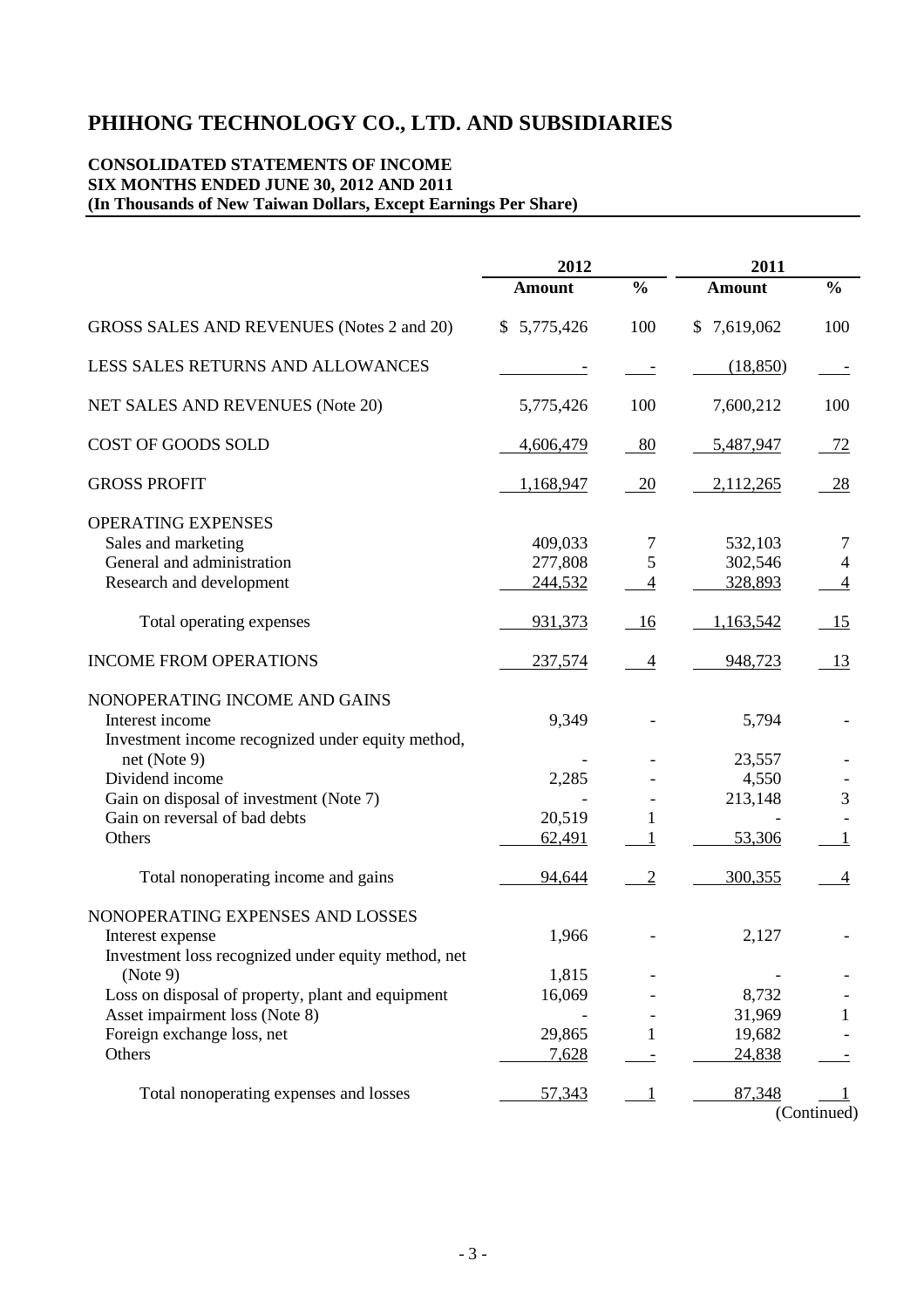# **CONSOLIDATED STATEMENTS OF INCOME SIX MONTHS ENDED JUNE 30, 2012 AND 2011 (In Thousands of New Taiwan Dollars, Except Earnings Per Share)**

|                                                                                                                                               | 2012                                         |                                             |                                              | 2011                                        |
|-----------------------------------------------------------------------------------------------------------------------------------------------|----------------------------------------------|---------------------------------------------|----------------------------------------------|---------------------------------------------|
|                                                                                                                                               | <b>Amount</b>                                | $\frac{0}{0}$                               | Amount                                       | $\frac{0}{0}$                               |
| <b>INCOME BEFORE INCOME TAX</b>                                                                                                               | \$<br>274,875                                | 5                                           | 1,161,730<br>\$                              | 16                                          |
| PROVISION FOR INCOME TAX (Notes 2 and 17)                                                                                                     | (144, 058)                                   | (3)                                         | (207, 351)                                   | (3)                                         |
| <b>CONSOLIDATED NET INCOME</b>                                                                                                                | 130,817<br>\$                                |                                             | 954,379                                      | <u>13</u>                                   |
| <b>ATTRIBUTED TO</b><br>Parent Company's stockholders<br>Minority interest                                                                    | \$<br>139,952<br>(9,135)<br>130,817<br>\$    | 2                                           | \$<br>964,265<br>(9,886)<br>954,379<br>S     | 13<br><u>13</u>                             |
|                                                                                                                                               | 2012                                         |                                             |                                              | 2011                                        |
|                                                                                                                                               | <b>Before</b><br><b>Income</b><br><b>Tax</b> | <b>After</b><br><b>Income</b><br><b>Tax</b> | <b>Before</b><br><b>Income</b><br><b>Tax</b> | <b>After</b><br><b>Income</b><br><b>Tax</b> |
| <b>BASIC EARNINGS PER SHARE (Notes 2 and 18)</b><br>Included income for minority interest<br>Attributed to shareholders of the Parent Company | 0.99<br>\$                                   | 0.47<br>0.51                                | $\mathbb{S}^-$<br>4.23                       | 3.48<br>3.51                                |
| DILUTED EARNINGS PER SHARE (Notes 2 and 18)<br>Included income for minority interest<br>Attributed to shareholders of the Parent Company      | 0.98                                         | 0.47<br>0.50                                | 4.12                                         | 3.39<br>3.42                                |

The accompanying notes are an integral part of the consolidated financial statements. (Concluded)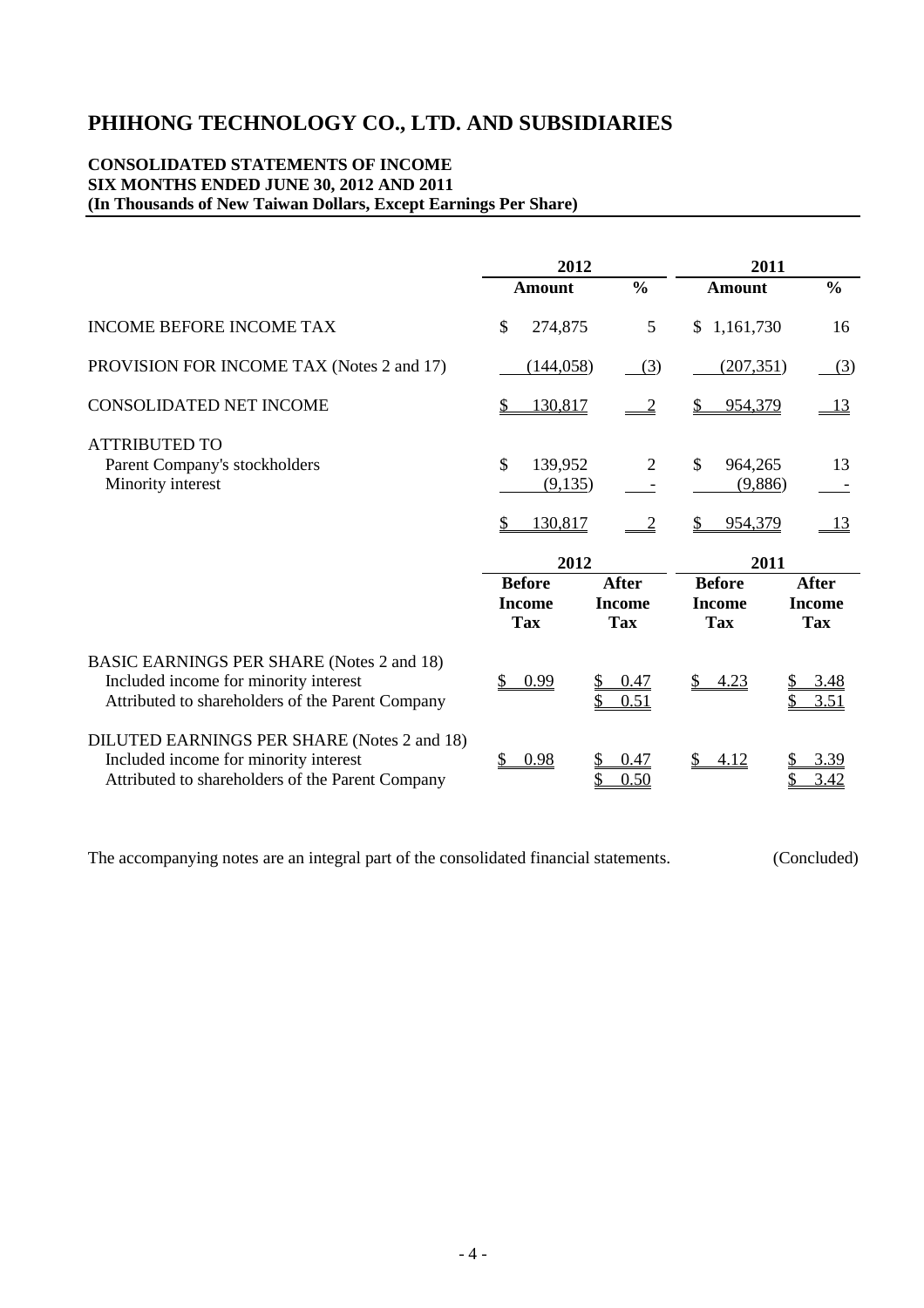# **CONSOLIDATED STATEMENTS OF CHANGES IN STOCKHOLDERS' EQUITY SIX MONTHS ENDED JUNE 30, 2012 AND 2011 (In Thousands of New Taiwan Dollars)**

|                                                                                 |                      | <b>Capital Stock</b>                                          |                                  |                                                              | <b>Capital Surplus</b>                      |                                                   |                                                              |                      |                                                        |                                                        | <b>Other Items of Stockholders' Equity</b>                             |                                                      |                             |                 |
|---------------------------------------------------------------------------------|----------------------|---------------------------------------------------------------|----------------------------------|--------------------------------------------------------------|---------------------------------------------|---------------------------------------------------|--------------------------------------------------------------|----------------------|--------------------------------------------------------|--------------------------------------------------------|------------------------------------------------------------------------|------------------------------------------------------|-----------------------------|-----------------|
|                                                                                 | <b>Capital Stock</b> | Advanced<br><b>Collections for</b><br>Common<br><b>Stocks</b> | Additional<br>Paid-in<br>Capital | <b>Additional</b><br>Paid-in Capital<br>- Bond<br>Conversion | <b>Treasury Stock</b><br><b>Transaction</b> | From<br>Long-term<br>Equity<br><b>Investments</b> | <b>Interest</b><br>Payable from<br><b>Bond</b><br>Conversion | <b>Legal Reserve</b> | <b>Retained Earnings</b><br>Unappropriated<br>Earnings | Cumulative<br><b>Translation</b><br><b>Adjustments</b> | <b>Unrealized</b><br>(Loss) Gain on<br>Financial<br><b>Instruments</b> | <b>Unrealized</b><br><b>Revaluation</b><br>Increment | Minority<br><b>Interest</b> | Total           |
| BALANCE, JANUARY 1, 2012                                                        | \$2,749,329          | 16,154<br>-S                                                  | 203,406<br>S.                    | 661.582<br>S.                                                | -S<br>48.234                                | 11.305<br>-S                                      | 13,243<br>-S                                                 | 909.627<br>-8        | 1,828,362<br>-S                                        | 250,296<br>-S                                          | (22, 304)<br>-S                                                        | 10,968<br>- \$                                       | 9.643                       | 6,689,845<br>-S |
| Appropriation of 2011 net income<br>Legal reserve<br>Cash dividends (Note 15)   |                      |                                                               |                                  |                                                              |                                             |                                                   |                                                              | 142,565              | (142, 565)<br>(995,969)                                |                                                        |                                                                        |                                                      |                             | (995,969)       |
| Advanced collections for common stock transferred to capital stock<br>(Note 13) | 7,880                | (16, 154)                                                     | 8,274                            |                                                              |                                             |                                                   |                                                              |                      |                                                        |                                                        |                                                                        |                                                      |                             |                 |
| Employee stock option (Note 14)                                                 | 13,230               | $\sim$                                                        | 13,892                           |                                                              |                                             |                                                   |                                                              |                      |                                                        |                                                        |                                                                        |                                                      |                             | 27,122          |
| Recognition of unrealized loss on investee's financial instruments              |                      |                                                               |                                  |                                                              |                                             |                                                   |                                                              |                      |                                                        |                                                        | (1, 863)                                                               |                                                      |                             | (1, 863)        |
| Unrealized gain on available-for-sale financial assets                          |                      |                                                               |                                  |                                                              |                                             |                                                   |                                                              |                      |                                                        |                                                        | 4,189                                                                  |                                                      |                             | 4,189           |
| Translation adjustments on long-term equity investments                         |                      |                                                               |                                  |                                                              |                                             |                                                   |                                                              |                      |                                                        | (42, 695)                                              |                                                                        |                                                      | $\sim$                      | (42, 695)       |
| Changes of minority interest                                                    |                      |                                                               |                                  |                                                              |                                             |                                                   |                                                              |                      |                                                        |                                                        |                                                                        |                                                      | (200)                       | (200)           |
| Net income for the six months ended June 30, 2012                               |                      |                                                               |                                  |                                                              |                                             |                                                   |                                                              |                      | 139,952                                                |                                                        |                                                                        |                                                      | (9,135)                     | 130,817         |
| BALANCE, JUNE 30, 2012                                                          | \$2,770,439          |                                                               | 225,572                          | 661.582                                                      | 48.234                                      | 11,305                                            | 13.243                                                       | \$1,052,192          | 829,780                                                | 207.601                                                | (19.978)                                                               | 10.968                                               | 308                         | 5,811,246       |
| BALANCE, JANUARY 1, 2011                                                        | \$2,725,939          | 17,520<br>-S                                                  | 175,659<br>S.                    | 661,582<br>S.                                                | 48.234<br>-S                                | 11,132<br>-S                                      | 13,243<br>-S                                                 | 748,423<br>-8        | 1,621,692<br>-S                                        | (27,030)<br>S.                                         | 185,552<br>-S                                                          | 10,968<br>-S                                         | 29,898<br>- \$              | 6,222,812<br>-S |
| Appropriation of 2010 net income<br>Legal reserve<br>Cash dividends (Note 15)   |                      |                                                               |                                  |                                                              |                                             |                                                   |                                                              | 161,204              | (161, 204)<br>(1,057,779)                              |                                                        |                                                                        |                                                      |                             | (1,057,779)     |
| Advanced collections for common stock transferred to capital stock<br>(Note 13) | 8,000                | (17,520)                                                      | 9,520                            |                                                              |                                             |                                                   |                                                              |                      |                                                        |                                                        |                                                                        |                                                      |                             |                 |
| Employee stock option (Note 14)                                                 | 14,520               | 547                                                           | 17,279                           |                                                              |                                             |                                                   |                                                              |                      |                                                        |                                                        |                                                                        |                                                      |                             | 32,346          |
| Recognition of unrealized loss on investee's financial instruments              |                      |                                                               |                                  |                                                              |                                             |                                                   |                                                              |                      |                                                        |                                                        | (169, 553)                                                             |                                                      |                             | (169, 553)      |
| Unrealized loss on available-for-sale financial assets                          |                      |                                                               |                                  |                                                              |                                             |                                                   |                                                              |                      |                                                        |                                                        | (25, 864)                                                              |                                                      |                             | (25, 864)       |
| Translation adjustments on long-term equity investments                         |                      |                                                               |                                  |                                                              |                                             |                                                   |                                                              |                      |                                                        | (2,879)                                                |                                                                        |                                                      |                             | (2,879)         |
| Changes of minority interest                                                    |                      |                                                               |                                  |                                                              |                                             |                                                   |                                                              |                      |                                                        |                                                        |                                                                        |                                                      | (129)                       | (129)           |
| Net income for the six months ended June 30, 2011                               |                      |                                                               |                                  |                                                              |                                             |                                                   |                                                              |                      | 964,265                                                |                                                        |                                                                        |                                                      | (9,886)                     | 954,379         |
| BALANCE, JUNE 30, 2011                                                          | \$2,748,459          | 547                                                           | 202,458                          | 661,582                                                      | 48,234                                      | 11,132                                            | 13,243                                                       | 909,627              | \$1,366,974                                            | (29,909)                                               | (9,865)                                                                | 10,968                                               | 19,883                      | \$5,953,333     |

The accompanying notes are an integral part of the consolidated financial statements.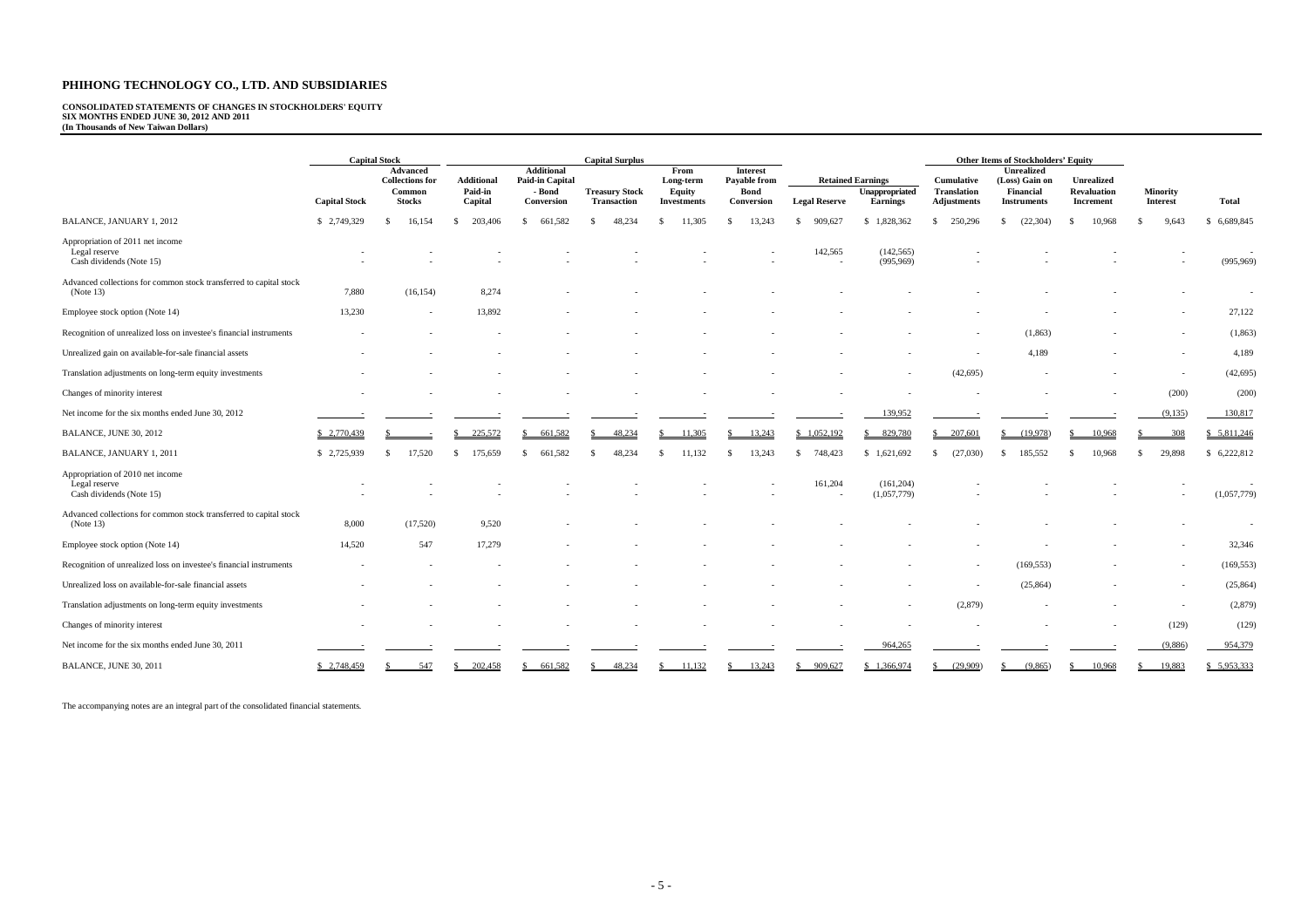# **CONSOLIDATED STATEMENTS OF CASH FLOWS SIX MONTHS ENDED JUNE 30, 2012 AND 2011 (In Thousands of New Taiwan Dollars)**

|                                                                       | 2012          | 2011          |
|-----------------------------------------------------------------------|---------------|---------------|
| CASH FLOWS FROM OPERATING ACTIVITIES                                  |               |               |
| Consolidated net income                                               | \$<br>130,817 | \$<br>954,379 |
| Adjustments to reconcile consolidated net income to net cash provided |               |               |
| by operating activities                                               |               |               |
| Depreciation and amortization                                         | 240,668       | 200,643       |
| Recovery from loss on doubtful accounts                               | (20,519)      |               |
| Investment loss (income) recognized under the equity method           | 1,815         | (23, 557)     |
| Cash dividend received from equity-method investees                   | 16,262        | 23,254        |
| Impairment loss of financial assets carried at cost                   |               | 31,969        |
| Net loss on disposal of property, plant and equipment                 | 16,069        | 8,732         |
| Gain on disposal of available-for-sale financial assets               |               | (213, 148)    |
| Net changes in operating assets and liabilities                       |               |               |
| Notes receivable                                                      |               | (1,560)       |
| Accounts receivable                                                   | (60, 861)     | (46, 382)     |
| Other financial assets, current                                       | 32,107        | 105,517       |
| Inventories                                                           | 297,895       | 9,992         |
| Deferred income tax asset, current                                    | 10,850        | 11,526        |
| Other current assets                                                  | (8,919)       | (24, 373)     |
| Other assets                                                          | 18,148        | 610           |
| Notes payable                                                         |               | 11,885        |
| Accounts payable                                                      | (17,507)      | (102, 150)    |
| Accounts payable to related parties                                   | (10, 301)     | 20,437        |
| Income tax payable                                                    | (68, 529)     | (164,312)     |
| Other payables                                                        | (14, 646)     | 226,528       |
| Other current liabilities                                             | (23, 835)     | (1,225)       |
| Deferred income tax liability                                         | (50)          | (130)         |
| Reserve for retirement plan                                           | 269           | 889           |
| Other liabilities                                                     |               | 15,000        |
| Net cash provided by operating activities                             | 539,733       | 1,044,524     |
| CASH FLOWS FROM INVESTING ACTIVITIES                                  |               |               |
| Increase in available-for-sale financial assets                       |               | (4,409)       |
| Proceeds from disposal of financial assets measured at fair value     |               |               |
| through profit or loss, current                                       |               | 516,896       |
| Increase in investment by equity-method                               |               | (150,000)     |
| Acquisition of property, plant and equipment                          | (377, 400)    | (385,907)     |
| Proceeds from disposal of property, plant and equipment               | 2,105         | 5,554         |
| Decrease in refundable deposits                                       | 145           | 2,608         |
| Increase in deferred charges                                          |               | (26,764)      |
| Increase in computer software                                         | (13, 841)     | (487)         |
| Decrease and return the capital from investees                        | 2,309         | 41,128        |
| Net cash used in investing activities                                 | (386, 682)    | (1,381)       |
|                                                                       |               | (Continued)   |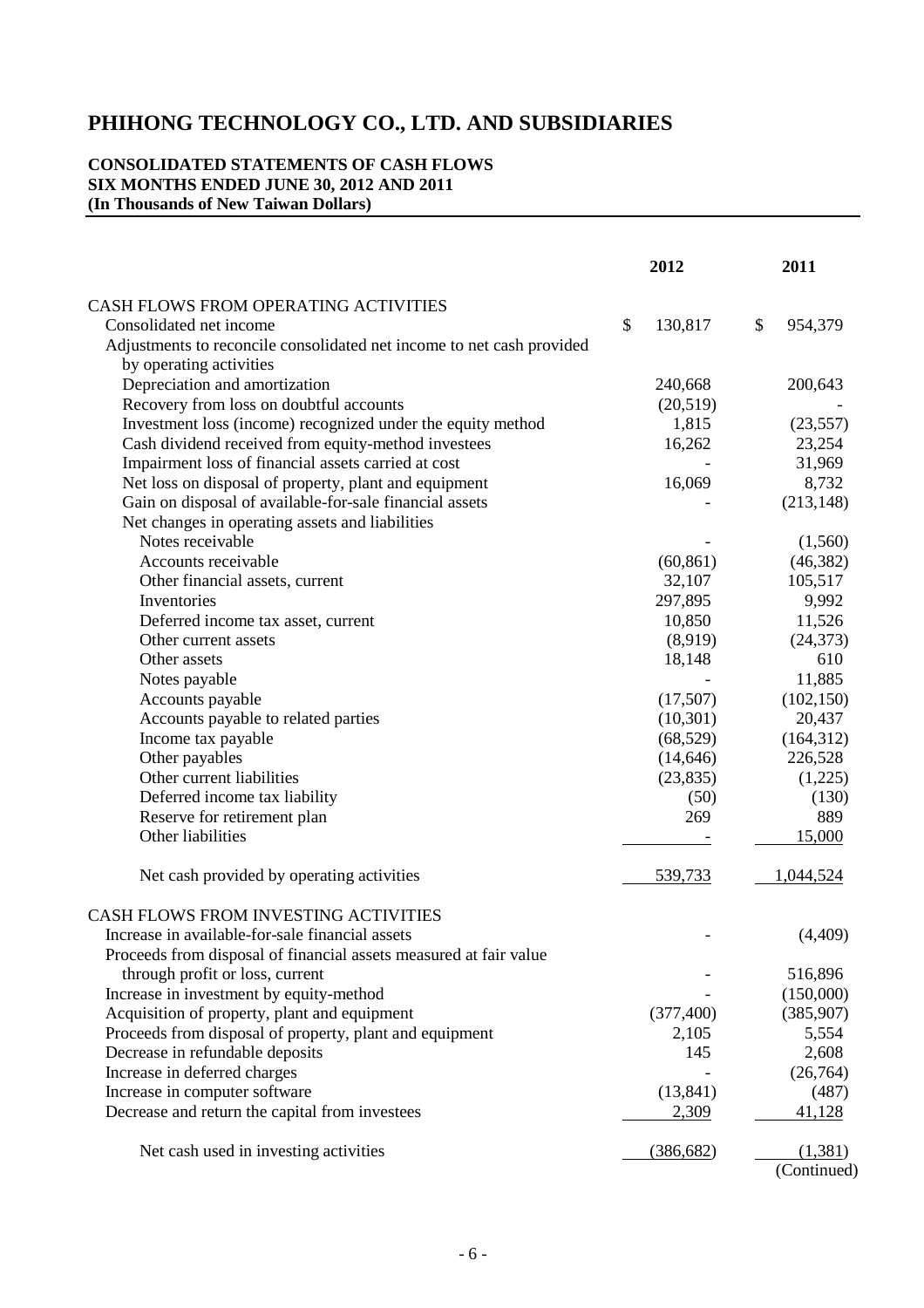# **CONSOLIDATED STATEMENTS OF CASH FLOWS SIX MONTHS ENDED JUNE 30, 2012 AND 2011 (In Thousands of New Taiwan Dollars)**

|                                                                                                                                                                                                                                                                                                                                               | 2012                                      | 2011                                                          |
|-----------------------------------------------------------------------------------------------------------------------------------------------------------------------------------------------------------------------------------------------------------------------------------------------------------------------------------------------|-------------------------------------------|---------------------------------------------------------------|
| CASH FLOWS FROM FINANCING ACTIVITIES<br>Employee stock options exercised<br>Decrease in advanced deposits received<br>Changes of minority interest                                                                                                                                                                                            | $\mathcal{S}$<br>27,122<br>(164)<br>(200) | \$<br>32,346<br>(575)<br>(129)                                |
| Net cash provided by financing activities                                                                                                                                                                                                                                                                                                     | 26,758                                    | 31,642                                                        |
| EFFECT OF EXCHANGE RATE CHANGES                                                                                                                                                                                                                                                                                                               | (6,071)                                   | (16, 647)                                                     |
| NET INCREASE IN CASH AND CASH EQUIVALENTS                                                                                                                                                                                                                                                                                                     | 173,738                                   | 1,058,138                                                     |
| CASH AND CASH EQUIVALENTS, BEGINNING OF PERIOD                                                                                                                                                                                                                                                                                                | 2,119,386                                 | 1,890,244                                                     |
| CASH AND CASH EQUIVALENTS, END OF PERIOD                                                                                                                                                                                                                                                                                                      | 2,293,124<br>S.                           | 2,948,382                                                     |
| SUPPLEMENTAL DISCLOSURE OF CASH FLOW INFORMATION<br>Cash paid during the period<br>Interest (excluding interest capitalized)<br>Income tax                                                                                                                                                                                                    | 1.523<br>201,499                          | 1,766<br>\$<br>360,293                                        |
| NONCASH INVESTING AND FINANCING ACTIVITIES<br>Translation adjustments on foreign long-term equity investments<br>Cash dividends payable<br>Recognized unrealized loss on financial instruments of investees<br>Change in unrealized (gain) loss on available-for-sale financial<br>instruments                                                | (42,695)<br>995,969<br>1,863<br>(4,189)   | (2,879)<br>1,057,779<br>169,553<br>25,864                     |
| ACQUISITION OF PROPERTY, PLANT AND EQUIPMENT<br>Increase in property, plant and equipment acquired<br>Add payables for acquisition of property, plant and equipment,<br>beginning of period<br>Less payables for acquisition of property, plant and equipment, end of<br>period<br>Cash paid for acquisition of property, plant and equipment | \$<br>377,317<br>256<br>(173)<br>377,400  | $\mathcal{S}$<br>387,325<br>1,352<br>(2,770)<br>385,907<br>\$ |

The accompanying notes are an integral part of the consolidated financial statements. (Concluded)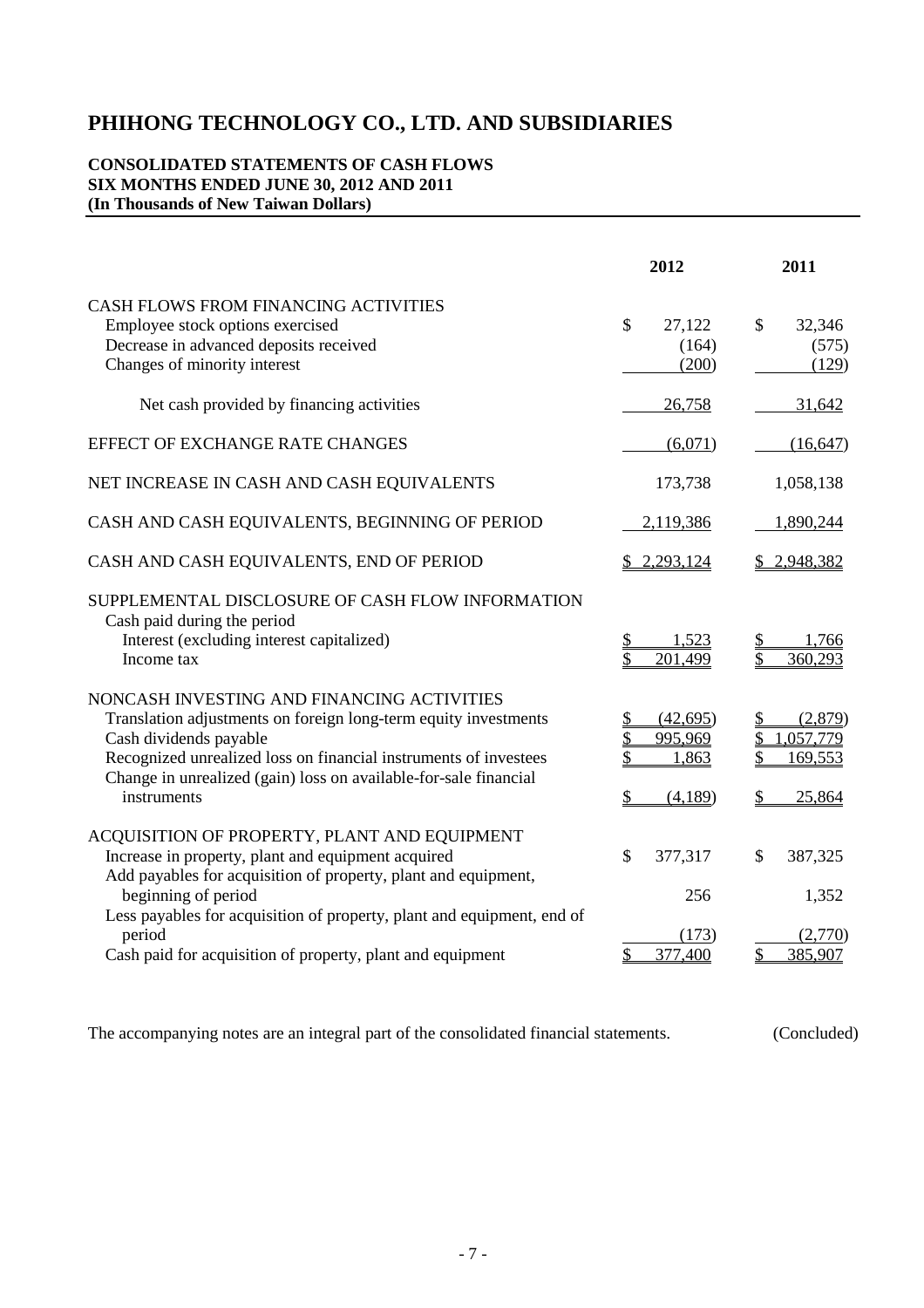# **NOTES TO CONSOLIDATED FINANCIAL STATEMENTS SIX MONTHS ENDED JUNE 30, 2012 AND 2011 (In Thousands of New Taiwan Dollars (Except Per Share Data), Unless Stated Otherwise)**

#### **1. ORGANIZATION AND OPERATIONS**

Phihong Technology Co., Ltd. ("Phihong"), which was formerly known as Phihong Enterprise Co., Ltd. was incorporated on December 12, 1972 under the laws of the Republic of China ("ROC"). Under a resolution approved in the stockholders' meeting in June 2003, Phihong changed its name to Phihong Technology Co., Ltd. Phihong primarily manufactures and sells AC/DC power adapters, charger bases, power supply modules, UPS (uninterruptible power supply) for computers, ballasts, etc.

In February 2000, Phihong was authorized to have its stocks traded on the over-the-counter (OTC) securities exchange in Taiwan. In September 2001, Phihong's stocks ceased to be OTC traded and Phihong later obtained authorization to have its stocks listed on the Taiwan Stock Exchange.

In addition to Phihong, the consolidated financial statements included the following companies:

| <b>Name</b>                        | <b>Place of Incorporation</b> | <b>Phihong and Its</b><br>Subsidiaries'<br><b>Ownership Percentage</b> |
|------------------------------------|-------------------------------|------------------------------------------------------------------------|
|                                    |                               |                                                                        |
| Phihong International Corp.        | <b>British Virgin Islands</b> | 100.00                                                                 |
| Phitek International Co., Ltd.     | <b>British Virgin Islands</b> | 100.00                                                                 |
| Ascent Alliance Ltd.               | <b>British Virgin Islands</b> | 100.00                                                                 |
| Phihong USA Corp.                  | <b>USA</b>                    | 100.00                                                                 |
| American Ballast Corp.             | <b>USA</b>                    | 100.00                                                                 |
| Guang-Lai Investment Co., Ltd.     | Republic Of China             | 100.00                                                                 |
| Phihong Technology Japan Co., Ltd. | Japan                         | 100.00                                                                 |

Phihong International Corp. (PHI), a 100% subsidiary of Phihong incorporated in the British Virgin Islands in 1996, sells power supplies as well as invests in its subsidiaries in China to manufacture various power supplies.

PHI's subsidiaries were as follows:

| <b>Name</b>                                                               | <b>Place of Incorporation</b> | <b>Direct</b><br>Ownership<br>Percentage | <b>Primary Operations</b>                           |
|---------------------------------------------------------------------------|-------------------------------|------------------------------------------|-----------------------------------------------------|
| Phihong (Dongguan)                                                        | Mainland China                | 100.00                                   | Manufactures various power                          |
| Electronics Co., Ltd.<br>Phitek (Tianjin) Electronics Co., Mainland China |                               | 100.00                                   | supplies<br>Manufactures various power              |
| Ltd.                                                                      |                               |                                          | supplies                                            |
| Phihong Electronics (Suzhou)<br>Co., Ltd.                                 | Mainland China                | 100.00                                   | Manufactures various power<br>supplies and ballasts |
| Value Dynamic Investment Ltd.                                             | <b>British Virgin Islands</b> | 100.00                                   | Makes investments                                   |
| N-Lighten Technologies, Inc.                                              | <b>USA</b>                    | 58.45                                    | Makes investments                                   |

Phihong acquired 78.23% ownership of N-Lighten Technologies, Inc. through the PHI and Guang-Lai investment Co., Ltd. as of June 30, 2012.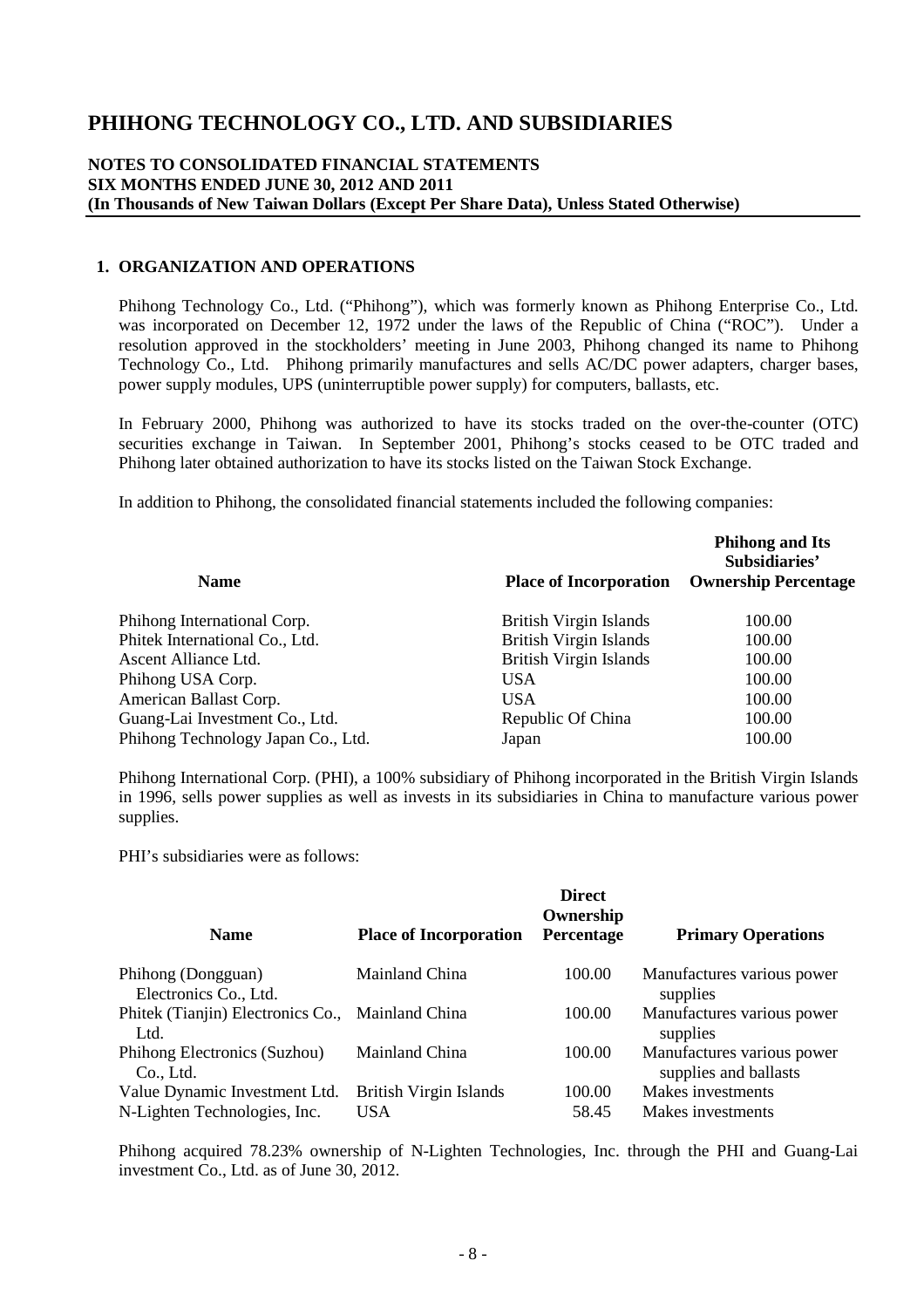Value Dynamic's subsidiary was as follows:

| <b>Name</b>                          | <b>Place of Incorporation</b> | <b>Direct</b><br>Ownership<br><b>Percentage</b> | <b>Primary Operations</b>                 |
|--------------------------------------|-------------------------------|-------------------------------------------------|-------------------------------------------|
| Yanghong Lighting Trade Co.,<br>Ltd. | Mainland China                | 100.00                                          | Manufactures various lighting<br>supplies |

Phitek International Co., Ltd. (PHK), a 100% subsidiary of Phihong incorporated in the British Virgin Islands in 1999, is an agent of selling power supplies as well as an investors in its subsidiary in China which manufacture various power supplies.

PHK's subsidiary was as follows:

|                                                            |                               | <b>Direct</b><br>Ownership |                                             |
|------------------------------------------------------------|-------------------------------|----------------------------|---------------------------------------------|
| <b>Name</b>                                                | <b>Place of Incorporation</b> | Percentage                 | <b>Primary Operations</b>                   |
| Dongguan Phitek Electronics<br>Co., Ltd.                   | Mainland China                | 100.00                     | Manufactures various power<br>supplies      |
| Suzhou Xin Phihong Electronics Mainland China<br>Co., Ltd. |                               | 10.12                      | Manufactures and sells lighting<br>supplies |

Suzhou Xin Phihong Electronics Co., Ltd., a subsidiary of PHK and Phihong Electronics (Suzhou) Co., Ltd. in China, manufactures and sells lighting supplies. PHK and Phihong Electronics (Suzhou) Co., Ltd. acquired 10.12% and 89.88% ownership of Suzhou Xin Phihong Electronics Co., Ltd., respectively.

Ascent Alliance Ltd. (PHQ), a 100% subsidiary of Phihong incorporated in the British Virgin Islands in 2004, is an agent of selling electronic materials as well as an investors in its subsidiary in China which manufactures various electronic materials.

PHQ's subsidiaries were as follows:

| <b>Name</b>                                       | <b>Place of Incorporation</b> | <b>Direct</b><br>Ownership<br>Percentage | <b>Primary Operations</b>                                              |
|---------------------------------------------------|-------------------------------|------------------------------------------|------------------------------------------------------------------------|
| Dongguan Shuang-Ying<br>Electronics Co., Ltd.     | Mainland China                | 100.00                                   | Manufactures and sells<br>electronic materials                         |
| Jin-Sheng-Hong (Jiangxi)<br>Electronics Co., Ltd. | Mainland China                | 100.00                                   | Manufactures and sells the<br>electronic materials and<br>transformers |

Phihong USA Corp. (PHA), a 100% subsidiary of Phihong incorporated in the USA in 1997, sells various power supplies.

American Ballast Corp. (PHAB), a 100% subsidiary of Phihong incorporated in the USA in 2004, sells various ballasts.

Guang-Lai Investment Co., Ltd. ("Guang-Lai"), was incorporated in Taiwan in October 2001, primarily engages in investments.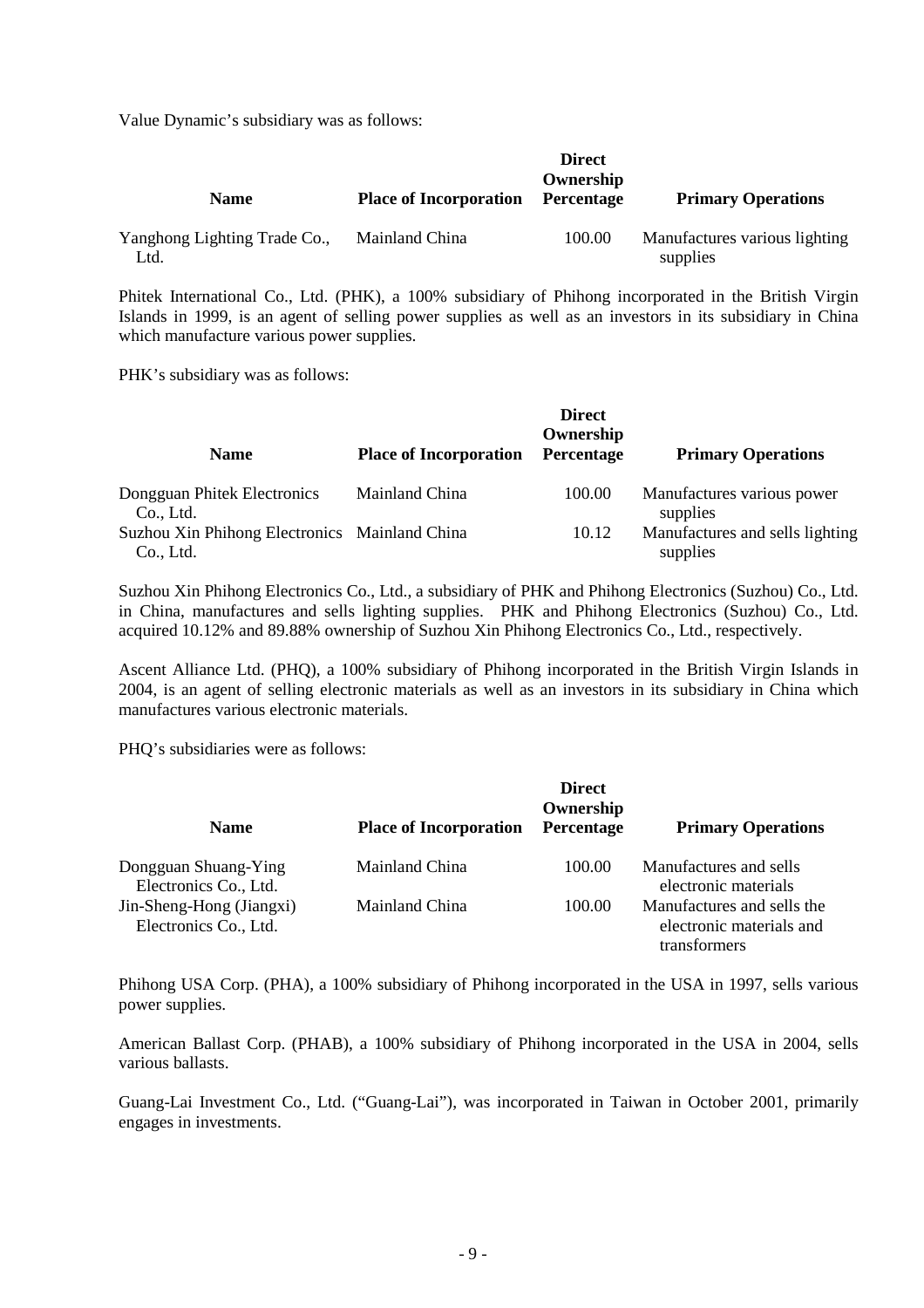Before December 30, 2011, Guang-Lai held 25.33% ownership interest of Ai-Hon Investment Co., Ltd. ("Ai-Hon"). Spring City Resort Co., Ltd. ("Spring City Resort") merged with Ai-Hon on December 31, 2011 and Spring City Resort is the surviving company. Therefore, Guang-Lai gets Spring City Resort's shares.

N-Lighten Technologies' Inc., a subsidiary of PHI and Guang-Lai incorporated in the USA, invests in its subsidiary in China.

N-Lighten Technologies' subsidiary was as follows:

| <b>Name</b>                                          | <b>Place of Incorporation</b> | <b>Direct</b><br>Ownership<br>Percentage | <b>Primary Operations</b>                              |
|------------------------------------------------------|-------------------------------|------------------------------------------|--------------------------------------------------------|
| N-Lighten (Shanghai) Trading<br>Inc. (formerly name) | Mainland China                | 100.00                                   | Develop, manufacture and sale<br>various equipment and |
| N-Lighten (Shanghai)<br>Technologies Inc.)           |                               |                                          | monitors                                               |

Phihong Technology Japan Co., Ltd. ("PHJ") was incorporated in Japan in April 2010. It primarily engages in sales of power components.

Phihong and its subsidiaries (collectively, the "Company") had 9,379 and 10,034 employees as of June 30, 2012 and 2011, respectively.

# **2. SUMMARY OF SIGNIFICANT ACCOUNTING POLICIES**

#### **Basis of Presentation**

The accompanying consolidated financial statements have been prepared in conformity with the Guidelines Governing the Preparation of Financial Reports by Securities Issuers and accounting principles generally accepted in the ROC.

For readers' convenience, the accompanying financial statements have been translated into English from the original Chinese version prepared and used in the ROC. If inconsistencies arise between the English version and the Chinese version or if differences arise in the interpretations between the two versions, the Chinese version of the financial statements shall prevail.

The Company's significant accounting principles are summarized as follows:

#### **Consolidation**

The accompanying consolidated financial statements include the accounts of Phihong and its controlled subsidiaries (collectively, the "Company"). All significant intercompany balances and transactions have been eliminated.

#### **Foreign-currency Transactions and Translation of Foreign-currency Financial Statements**

Equity-method investees' assets and liabilities denominated in foreign currencies are translated at the balance sheet date exchange rates. Stockholders' equity accounts are translated at the historical rate, except for the beginning balance of the retained earnings, which is carried at the translated amount of the preceding period. Dividends are translated at the spot rate of the declaration date. Income statement accounts are translated at the current rate or weighted-average rate of the current period.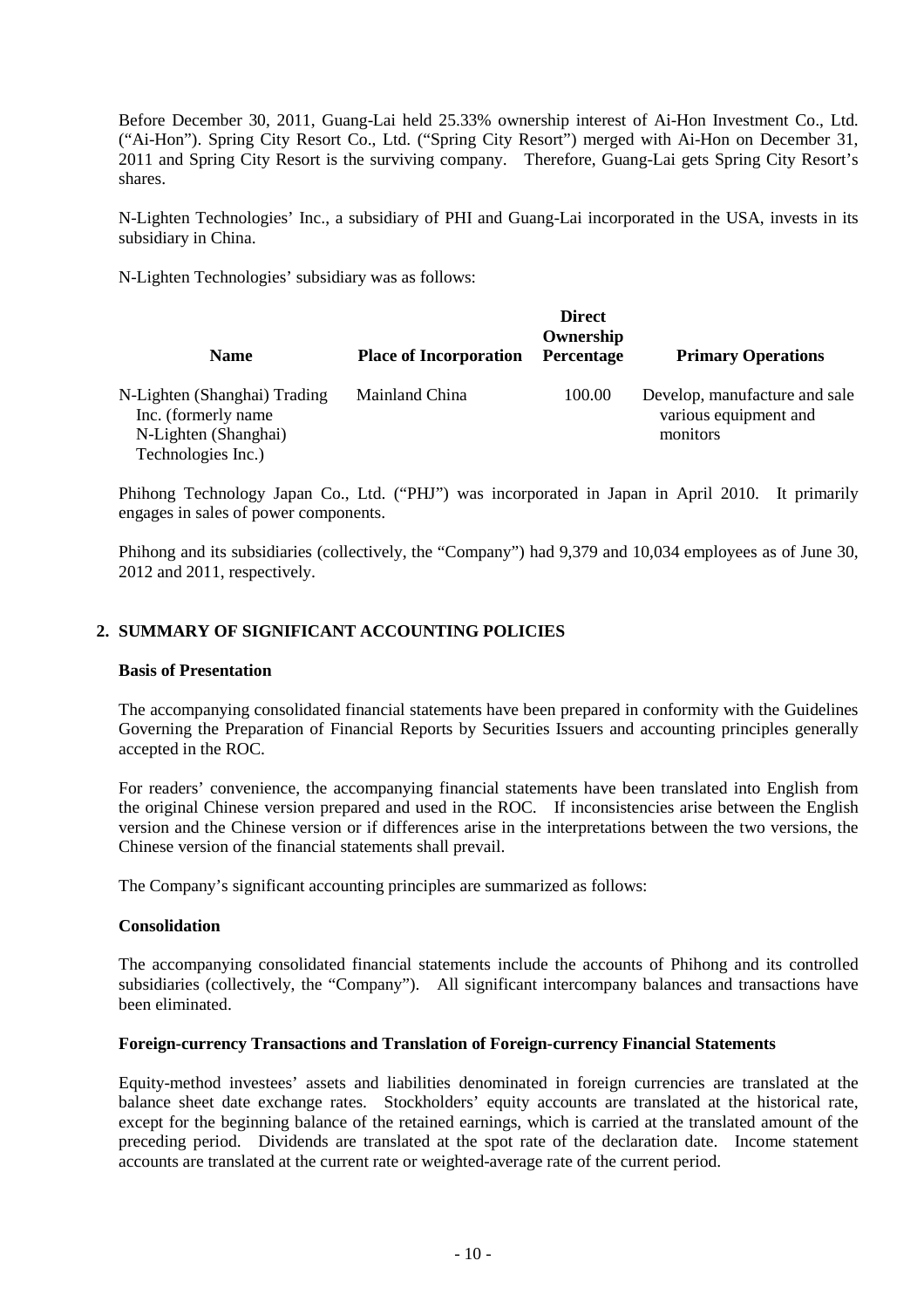Foreign-currency transactions (except derivative transactions) are recorded in New Taiwan dollars at the exchange rates prevailing on the transaction date. Gains or losses resulting from the application of prevailing exchange rates when foreign-currency receivables and payables are settled are credited or charged to income. Assets and liabilities denominated in foreign currencies (except those on foreign long-term investments) are translated at the balance sheet date exchange rates, and resulting gains or losses are credited or charged to current income.

At the balance sheet date, foreign-currency nonmonetary assets (such as equity instruments) and liabilities that are measured at fair value are revalued using prevailing exchange rates, with the exchange differences which recognized in shareholders' equity if the changes in fair value are recognized in shareholders' equity and recognized in profit and loss if the changes in fair value is recognized in profit or loss.

Foreign-currency nonmonetary assets and liabilities that are carried at cost continue to be stated at exchange rates at trade dates.

#### **Accounting Estimates**

Under above guidelines, law and principles, certain estimates and assumptions have been used for the allowance for doubtful accounts, allowance for loss on inventories, depreciation of property, plant and equipment, asset impairment loss, income tax, pension cost, bonuses to employees, directors and supervisors, etc. Actual results may differ from these estimates.

#### **Current/Noncurrent Assets and Liabilities**

Cash or cash equivalents, assets held for operating purposes and assets expected to be converted into cash or consumed within one year from balance sheet date are recorded as current assets. Property, plant and equipment, intangible assets and other assets not being recorded as current assets are recorded as noncurrent assets. Liabilities incurred for operating purposes and expected to be liquidated within one year from balance sheet date are recorded as current liabilities. Liabilities not being recorded as current liabilities are recorded as noncurrent liabilities.

#### **Cash and Cash Equivalents**

Cash includes unrestricted cash and bank deposits. Cash equivalents refer to short-term commercial papers whose carrying values approximate fair values.

#### **Available-for-sale Financial Assets**

Available-for-sale financial assets are initially measured at fair value plus transaction costs that are directly attributable to the acquisition. At each balance sheet date subsequent to initial recognition, available-for-sale financial assets are remeasured at fair value, with changes in fair value recognized in equity until the financial assets are disposed of, at which time, the cumulative gain or loss previously recognized in equity is included in profit or loss for the year. All regular purchases or sales of financial assets are recognized and derecognized on a trade date basis.

The fair value of listed and over-the-counter stocks, open-end fund, and bonds are determined at their closing prices, net asset values, and reference prices from the over-the-counter securities exchange in Taiwan at the balance sheet date, respectively.

Cash dividends are recognized as income at the ex-dividend date but cash dividends resulting from net income before the investment date should be recorded as a decrease in the investment cost. Stock dividends received are not recognized as income; they are instead reflected as an increase in the number of shares held.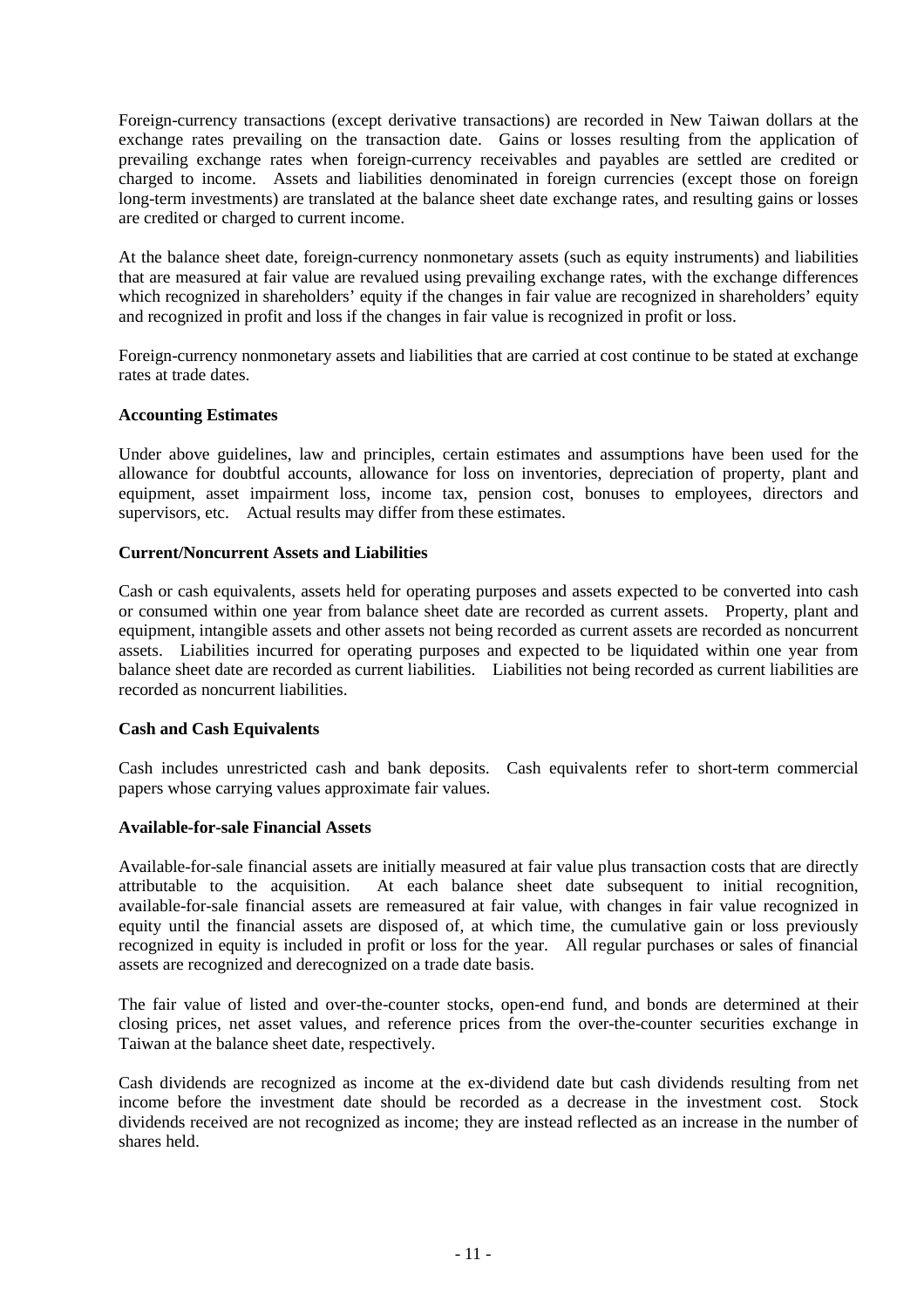An impairment loss is recognized when there is objective evidence that the financial asset is impaired. Any subsequent decrease in impairment loss for an equity instrument classified as available-for-sale is recognized directly in equity. If the fair value of a debt instrument classified as available-for-sale subsequently increases as a result of an event which occurred after the impairment loss was recognized, the decrease in impairment loss is reversed to profit.

# **Financial Assets Carried at Cost, Noncurrent**

Equity investments without reliable fair value are carried at their original cost. The accounting process for dividend income is similar with that for available-for-sale financial assets. If there is objective evidence showing that the asset is impaired, the impairment loss shall be recognized and not allowed to be reversed.

# **Impairment of Accounts Receivable**

On January 1, 2011, the Company adopted the third-time revised Statement of Financial Accounting Standards (SFAS) No. 34, "Financial Instruments: Recognition and Measurement." One of the main revisions is that impairment of receivables originated by the Company should be covered by SFAS No. 34. Accounts receivable are assessed for impairment at the end of each reporting period and considered to be impaired when there is objective evidence that, as a result of one or more events that occurred after the initial recognition of the accounts receivable, the estimated future cash flows of the asset have been affected.

#### **Inventories**

Inventories consist of raw materials, supplies, finished goods and work-in-process and are stated at the lower of cost or net realizable value. Inventory write-downs are made item by item, except where it may be appropriate to group similar or related items. Net realizable value is the estimated selling price of inventories less all estimated costs of completion and costs necessary to make the sale. Inventories are recorded at standard cost and adjusted to approximate weighted-average cost on the balance sheet date.

# **Long-term Investments at Equity Method**

Investments in which the Company holds 20 percent or more of the investees' voting shares or exercises significant influence over the investees' operating and financial policy decisions are accounted for by the equity method.

The investment cost is allocated to the assets and liabilities of the investee (proportionate to the percentage of ownership) on the basis of their fair values at the date of investment, and the investment cost in excess of the fair value of the identifiable net assets of the investee is recognized as goodwill. Goodwill is not amortized. The fair value of the net identifiable assets of the investee in excess of the investment cost is used to reduce the fair value of each of the noncurrent assets of the investee in proportion to the respective fair values of the noncurrent assets, with any excess recognized as an extraordinary gain.

When the Company subscribes for its investee's newly issued shares at a percentage different from its percentage of ownership in the investee, the Company records the change in its equity in the investee's net assets as an adjustment to investments, with a corresponding amount credited or charged to capital surplus. When the adjustment should be debited to capital surplus, but the capital surplus arising from long-term investments is insufficient, the shortage is debited to retained earnings.

When the Company's share in losses of an investee over which the Company has significant influence equals its investment in that investee plus any advances made to the investee, the Company discontinues applying the equity method. The Company continues to recognize its share in losses of the investee if (a) the Company commits to provide further financial support to the investee or (b) the losses of the investee are considered to be temporary and sufficient evidence shows imminent return to profitability.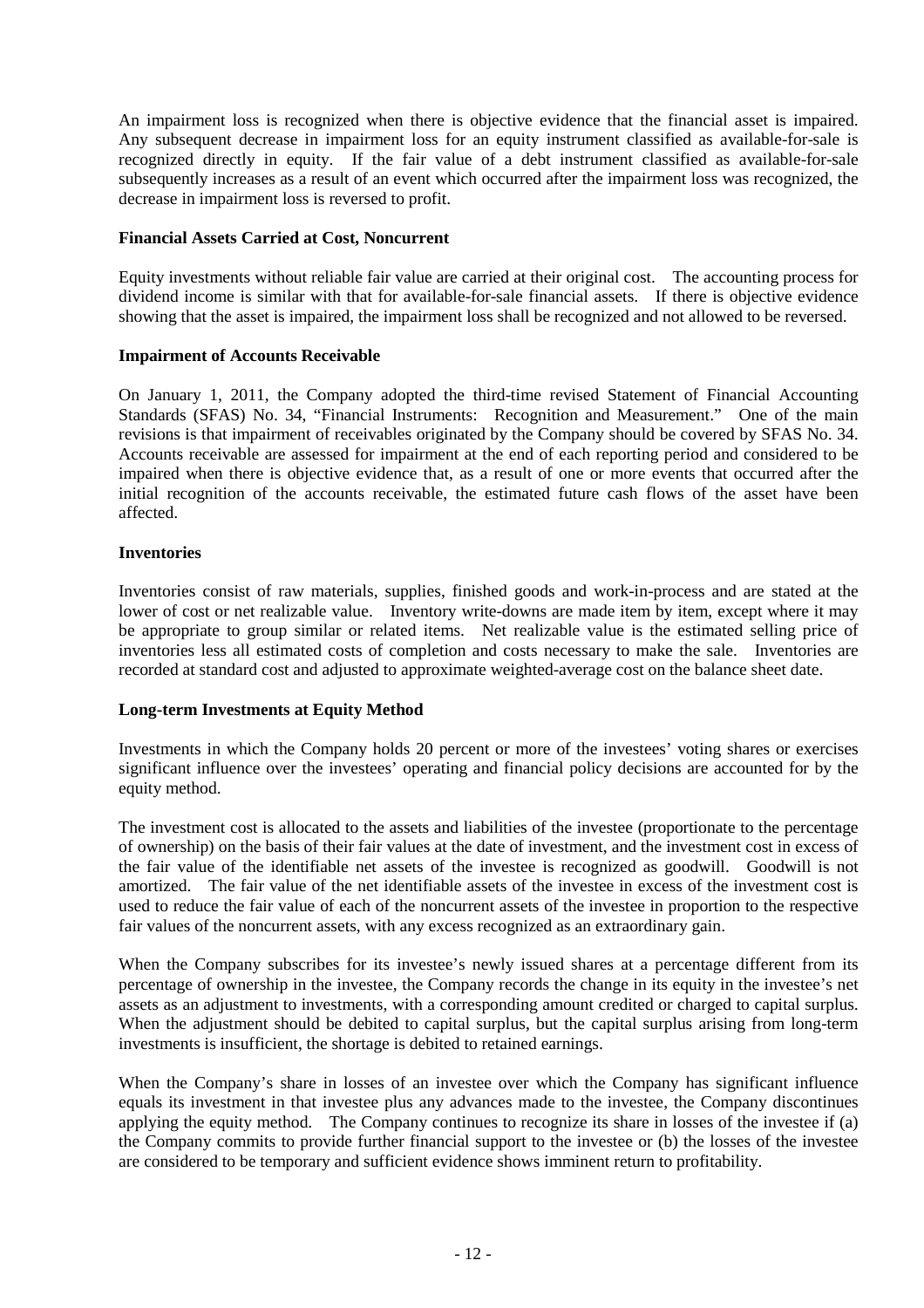### **Property, Plant and Equipment**

Property, plant and equipment are stated at cost less accumulated depreciation and accumulated impairment losses. Borrowing costs directly attributable to the acquisition or construction of property, plant and equipment are capitalized as part of the cost of those assets. Major additions and improvements to property, plant and equipment are capitalized, while costs of repairs and maintenance are expensed currently.

Depreciation is provided on a straight-line basis over estimated useful lives as follows:

| Items                                    | <b>Estimated Useful Lives</b> |
|------------------------------------------|-------------------------------|
| Buildings and improvements               | 5-50 years                    |
| Machinery and equipment                  | 3-9 years                     |
| Furniture, fixtures and office equipment | 3-8 years                     |
| Other equipment                          | $3-10$ years                  |

Property, plant and equipment still in use beyond their original estimated useful lives are further depreciated over their new estimated useful lives. Depreciation of revaluated assets is provided on a straight-line basis over their remaining estimated useful lives determined at the time of revaluation.

The related cost (including revaluation increment), accumulated depreciation, accumulated impairment losses and any unrealized revaluation increment of an item of property, plant and equipment are derecognized from the balance sheet upon its disposal. Any gain or loss on disposal of the asset is included in nonoperating gains or losses in the year of disposal.

#### **Land Use Rights**

Royalties paid in Mainland China for land use rights are amortized on a straight-line basis over 50 years.

#### **Computer Software**

Computer software acquired are initially recorded at cost and amortized on a straight-line basis over their estimated useful lives.

#### **Goodwill**

Prior to January 1, 2006, goodwill recognized in equity investment or business combination was amortized on a straight-line basis over 10 years. Effective January 1, 2006, goodwill is not amortized but should be evaluated periodically for impairment. Impairment loss on goodwill cannot be reversed.

#### **Deferred Charges**

Deferred charges are the cost of office decoration and construction of telephone and internet systems and others. The amounts are amortized on a straight-line basis over 2 to 10 years.

#### **Impairment of Assets**

If the recoverable amount of an asset (mainly property, plant and equipment, deferred charges, intangible assets and investments accounted for by the equity method) is estimated to be less than its carrying amount, the carrying amount of the asset is reduced to its recoverable amount. An impairment loss is charged to earnings unless the asset is carried at a revalued amount, in which case the impairment loss is first treated as a deduction to the unrealized revaluation increment and any remaining loss is charged to earnings.

If an impairment loss subsequently reverses, the carrying amount of the asset is increased accordingly, but the increased carrying amount may not exceed the carrying amount that would have been determined had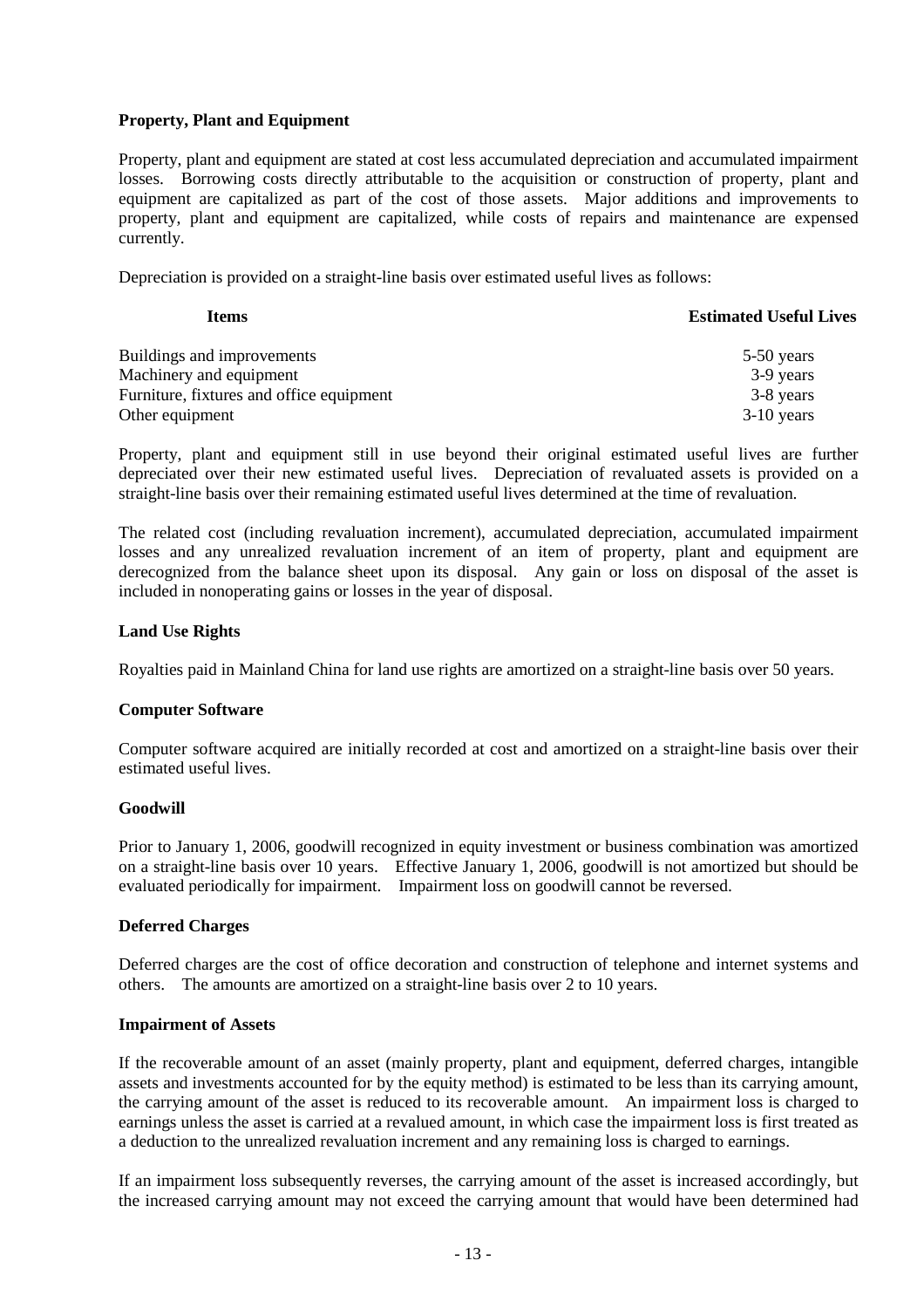no impairment loss been recognized for the asset in prior years. A reversal of an impairment loss is recognized in earnings, unless the asset is carried at a revalued amount, in which case the reversal of the impairment loss is first recognized as gains to the extent that an impairment loss on the same revalued asset was previously charged to earnings. Any excess amount is treated as an increase in the unrealized revaluation increment.

For the purpose of impairment testing, goodwill is allocated to each of the relevant cash-generating units ("CGUs") that are expected to benefit from the synergies of the acquisition. A CGU to which goodwill has been allocated is tested for impairment annually or whenever there is an indication that the CGU may be impaired. If the recoverable amount of the CGU becomes less than its carrying amount, the impairment is allocated to first reduce the carrying amount of the goodwill allocated to the CGU and then to the other assets of the CGU pro rata on the basis of the carrying amount of each asset in the CGU. A reversal of an impairment loss on goodwill is disallowed.

For long term equity investments for which the Company has significant influence but with no control, the carrying amount (including goodwill) of each investment is compared with its own recoverable amount for the purpose of impairment testing.

# **Pension Plan**

The Company has two types of pension plans: Defined benefit and defined contribution.

Under the defined benefit plan, the net pension cost is recognized according to actuarial calculations. Under the defined contribution plan, the amounts contributed are recognized as current expense throughout the employees' service periods.

PHA, a 100% subsidiary of Phihong, subscribed pension plans. It participates in the qualification as the formal staff on the job and allots the pension fund according to 3% of total wages every month.

Pension plans of the People's Republic of China are defined contribution which in accordance with the local regulations. The amounts contributed are recognized as current expense every month.

#### **Income Tax**

The Company adopted Statement of Financial Accounting Standards No. 22, "Accounting for Income Taxes," which require an asset and liability approach to account for income tax. Deferred income tax assets and liabilities are computed for differences between the financial statement and tax bases of assets and liabilities that will result in taxable or deductible amounts in the future based on enacted tax laws and rates applicable to the periods in which the differences are expected to affect taxable income. Valuation allowances are provided for deferred tax assets with uncertain realization.

Tax credits on Phihong for research and development expenditures are recognized using the flow-through method.

Income tax on Phihong and Guang-Lai's unappropriated earnings at a rate of 10% is expensed in the year of stockholders' approval to retain the earnings which is the year subsequent to the year the earnings are generated.

Under the related income tax laws in the USA, PHA's, PHAB's and N-Lighten Technologies' state income taxes are computed at 8.84% of taxable income. Federal income taxes are computed at 15% to 38% of taxable income.

Under the laws and regulations of the British Virgin Islands (BVI), PHI, PHK, PHQ and Value Dynamic Investment Ltd. are exempt from BVI income tax.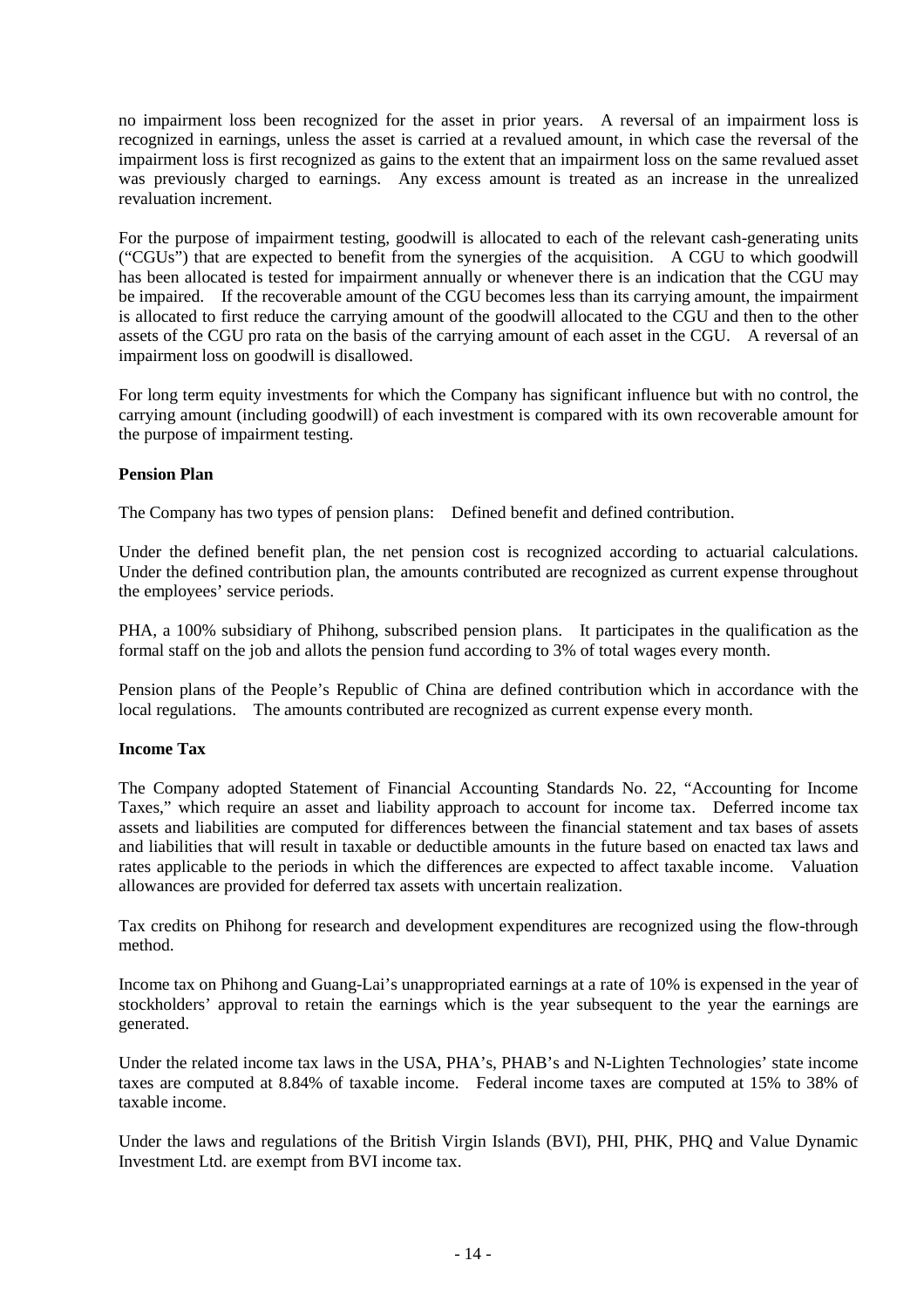Under the Income Tax Law of the People's Republic of China for foreign enterprises and enterprises with foreign investments, Phihong (Dongguan) Electronics Co., Ltd., Phitek (Tianjin) Electronics Co., Ltd., Phihong Electronics (Suzhou) Co., Ltd., Dongguan Phitek Electronics Ltd., Dongguan Shuang-Ying Electronics Co., Ltd., Jin-Sheng-Hong (Jiangxi) Electronics Co., Ltd., Yanghong Lighting Trade Co., Ltd., N-Lighten (Shanghai) Trading, Inc. and Suzhou Xin Phihong Electronic Co., Ltd.

Under the related income tax laws in Japan, PHJ's income tax is computed at 18% of taxable income if the taxable income is lower than (or equal to) JPY8,000 thousand and the taxable income in excess of JPY8,000 thousand is taxed at 30% taxable income.

#### **Stock-based Compensation**

Employee stock options granted on or after January 1, 2008 are accounted for under SFAS No. 39, "Accounting for Share-based Payment." Under SFAS No. 39, the value of the stock options granted, which is equal to the best available estimate of the number of stock options expected to vest multiplied by the grant-date fair value, is expensed on a straight-line basis over the vesting period, with a corresponding adjustment to capital surplus - employee stock options. The estimate is revised if subsequent information indicates that the number of stock options expected to vest differs from previous estimates.

Employee stock options granted between January 1, 2004 and December 31, 2007 were accounted for under the interpretations issued by the Accounting Research and Development Foundation ("ARDF"). The Company adopted the intrinsic value method, under which compensation cost was recognized on a straight-line basis over the vesting period.

#### **Sales Recognition**

Sales are recognized when titles to products and the risks of ownership are transferred to customers, primarily upon shipment. Sales returns and allowances are subtracted from sales as these are incurred and the related costs of goods sold are eliminated.

Sales are measured at the fair value agreed by the Company and the buyers. However, if the accounts receivables are due in a year, they are not recorded at discounted value as the fair value approximates the carrying amounts.

#### **Reserve for Sale Warranties**

Reserve for sale warranties is accrued based on the proper percentage of the current sales.

#### **Earnings Per Share**

The amount of basic earnings per common share is calculated by dividing net earnings by the weighted average number of common shares outstanding. On a diluted basis, net earnings and shares outstanding are adjusted to assume the conversion of employee stock options from the date of issuance. Treasury stock method is used to calculate the stock warrants' dilutive potential common shares. However, employee stock options with anti-dilutive effect are excluded from the calculation.

#### **Nonderivative Financial Instruments**

The recognition, valuation, and measurement of nonderivative financial assets and liabilities are made in accordance with the above accounting policies and accounting principles generally accepted in the ROC.

#### **Reclassifications**

Certain accounts in the financial statements as of and for the six months ended June 30, 2011 have been reclassified to conform to the presentation of the financial statements as of and for the six months ended June 30, 2012.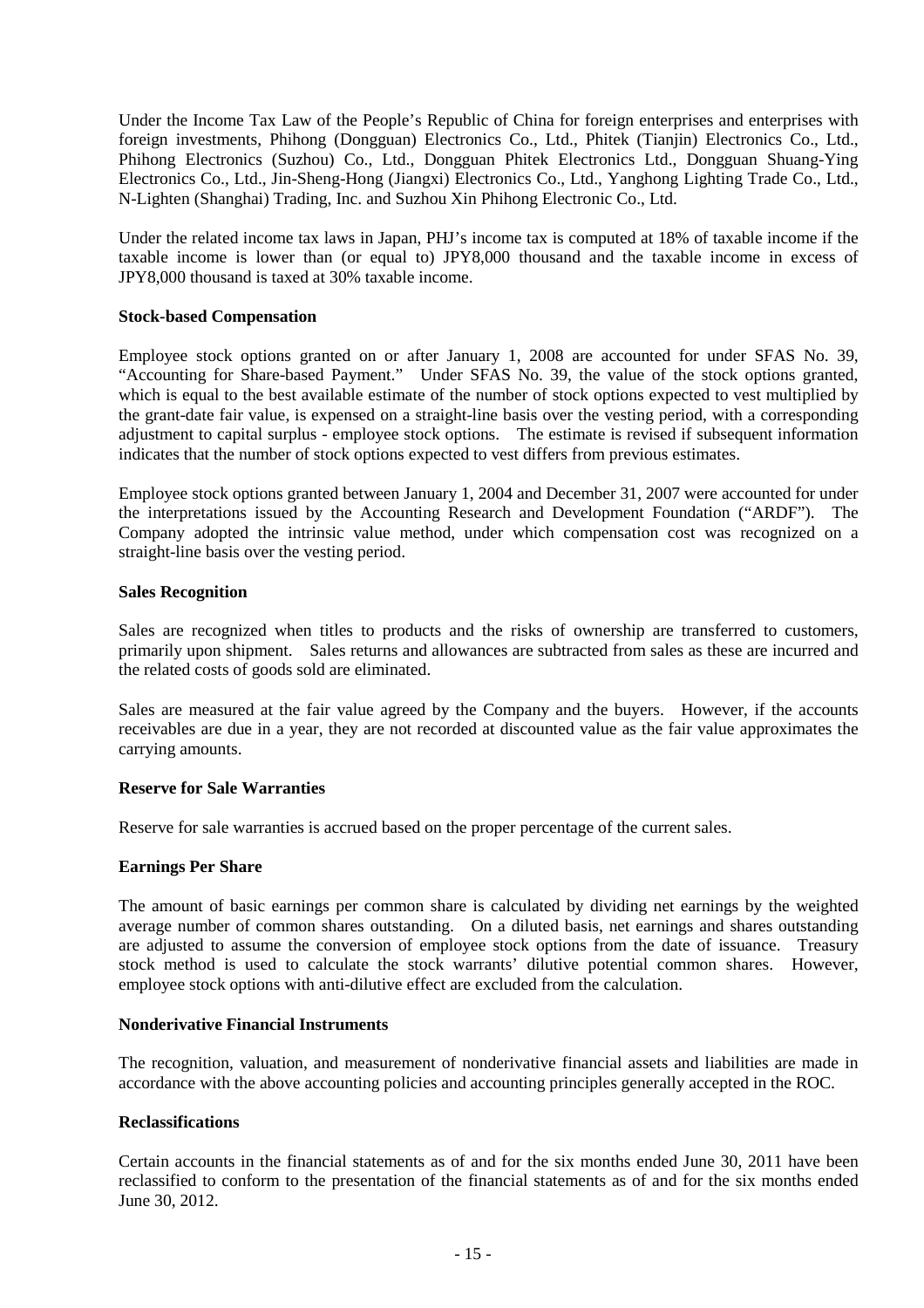# **3. ACCOUNTING CHANGES**

#### **Accounting Treatment for the Financial Instruments**

On January 1, 2011, the Company adopted the newly revised Statement of Financial Accounting Standards (SFAS) No. 34, "Financial Instruments: Recognition and Measurement." The main revisions include loans and receivables originated by the Company are now covered by SFAS No. 34. This accounting change did not have a significant effect on the Company's financial statements as of and for the period ended June 30, 2011.

#### **Operating Segments**

On January 1, 2011, the Company adopted the newly issued SFAS No. 41, "Operating Segments." The statement requires identification and disclosure of operating segments on the basis of how the Company's chief operating decision maker regularly reviews information in order to allocate resources and assess performance. This statement supersedes SFAS No. 20, "Segment Reporting."

# **4. CASH AND CASH EQUIVALENTS**

Cash and cash equivalents as of June 30, 2012 and 2011 were as follows:

|                                          | 2012 |           | 2011        |
|------------------------------------------|------|-----------|-------------|
| Cash on hand                             | \$   | 2.468     | \$<br>2,119 |
| Checking accounts                        |      | 2,472     | 14,394      |
| Savings accounts                         |      | 56,159    | 105,078     |
| Foreign-currency deposits                |      | 1,286,317 | 1,697,042   |
| Time deposits                            |      | 197,000   | 203,820     |
| Marketable securities - short-term notes |      | 748,708   | 925,929     |
|                                          |      | 2,293,124 | 2,948,382   |

#### **5. ACCOUNTS RECEIVABLE**

Accounts receivable as of June 30, 2012 and 2011 were as follows:

|                                                             | 2012                    | 2011                    |
|-------------------------------------------------------------|-------------------------|-------------------------|
| Accounts receivable<br>Less allowance for doubtful accounts | \$2,049,932<br>(32.444) | \$1,906,973<br>(48,923) |
|                                                             | \$ 2,017,488            | <u>1,858,050</u>        |

As of June 30, 2012 and 2011, accounts receivable of PHA amounted to \$496,384 thousand and \$967,205 thousand, had been pledged to secure long-term debts (the amount was not used as of June 30, 2012 and 2011). See Note 21 to the consolidated financial statements.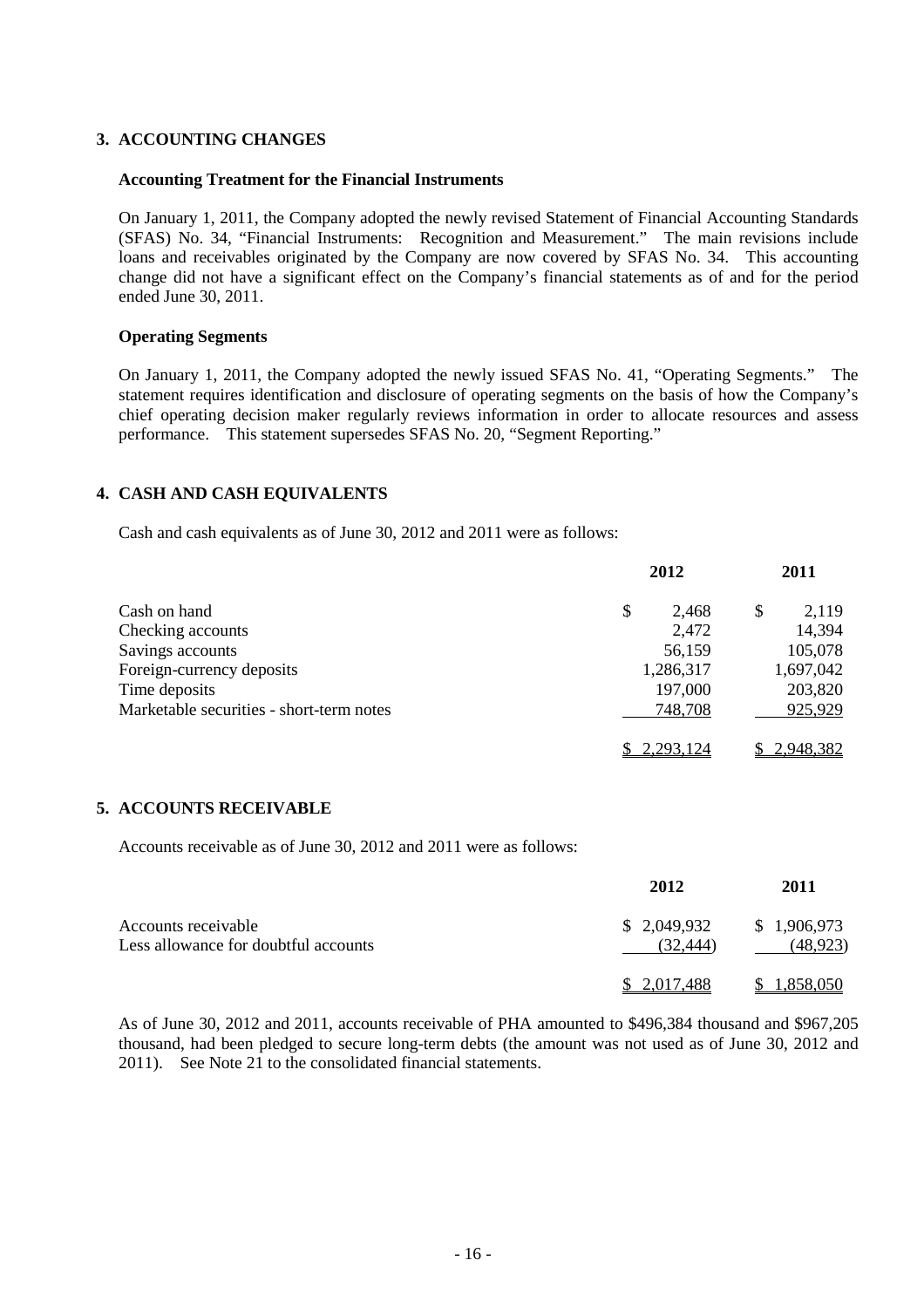### **6. INVENTORIES**

Inventories as of June 30, 2012 and 2011 were as follows:

|                 | 2012         | 2011      |
|-----------------|--------------|-----------|
| Raw materials   | 615,749<br>S | 757,862   |
| Work-in-process | 171,299      | 218,414   |
| Finished goods  | 295,826      | 295,689   |
| Merchandise     | 699,231      | 1,207,191 |
|                 | .782,105     | 2,479,156 |

As of June 30, 2012 and 2011, the allowance for inventory devaluation was \$270,170 thousand and \$137,789 thousand, respectively.

The cost of inventories recognized as cost of goods sold for the six months ended June 30, 2012 and 2011 was \$4,606,479 thousand and \$5,487,947 thousand, respectively. In which included \$6,340 thousand and \$18,391 thousand of inventory devaluation and for the six months ended June 30, 2012 and 2011, respectively.

As of June 30, 2012 and 2011, inventories of PHA amounted to \$409,665 thousand and \$1,110,848 thousand, respectively, had been pledged to secure long-term debts (the amount was not used as of June 30, 2012 and 2011). See Note 21 to the consolidated financial statements.

# **7. AVAILABLE-FOR-SALE FINANCIAL ASSETS, NONCURRENT**

Available-for-sales financial asset, noncurrent as of June 30, 2012 and 2011 were as follows:

|                               | 2012     | 2011    |
|-------------------------------|----------|---------|
| Hua Jung Components Co., Ltd. | \$37,546 | \$4,407 |

PHI sold all of its own shares of JK Yaming International Holdings Ltd. in May 2011. As a result, the gain on such disposal of investment in the amount of \$189,319 thousand was recorded as gain on disposal of investment for the six months ended June 30, 2011.

#### **8. FINANCIAL ASSETS CARRIED AT COST, NONCURRENT**

Financial assets carried at cost, noncurrent as of June 30, 2012 and 2011 were as follows:

|                                     | 2012         | 2011         |
|-------------------------------------|--------------|--------------|
| Bao-Dian Venture Capital Co., Ltd.  | 30,000<br>\$ | 30,000<br>\$ |
| Yong-Li Investment Ltd.             | 50,000       | 50,000       |
| Yuan-Jing Venture Capital Co., Ltd. | 33,500       | 33,500       |
| TC-1 Culture Fund                   | 30,000       | 30,000       |
| Hui-Cheng Electronic Co., Ltd.      | 15,248       | 15,248       |
| Asiatech Taiwan Venture Fund        | 12,748       | 15,057       |
| NeoPac Lighting Limited             | 32,224       | 32,224       |
| Less: Accumulated impairment        | (112,775)    | (89,775)     |
|                                     | 90.945       | 116.254      |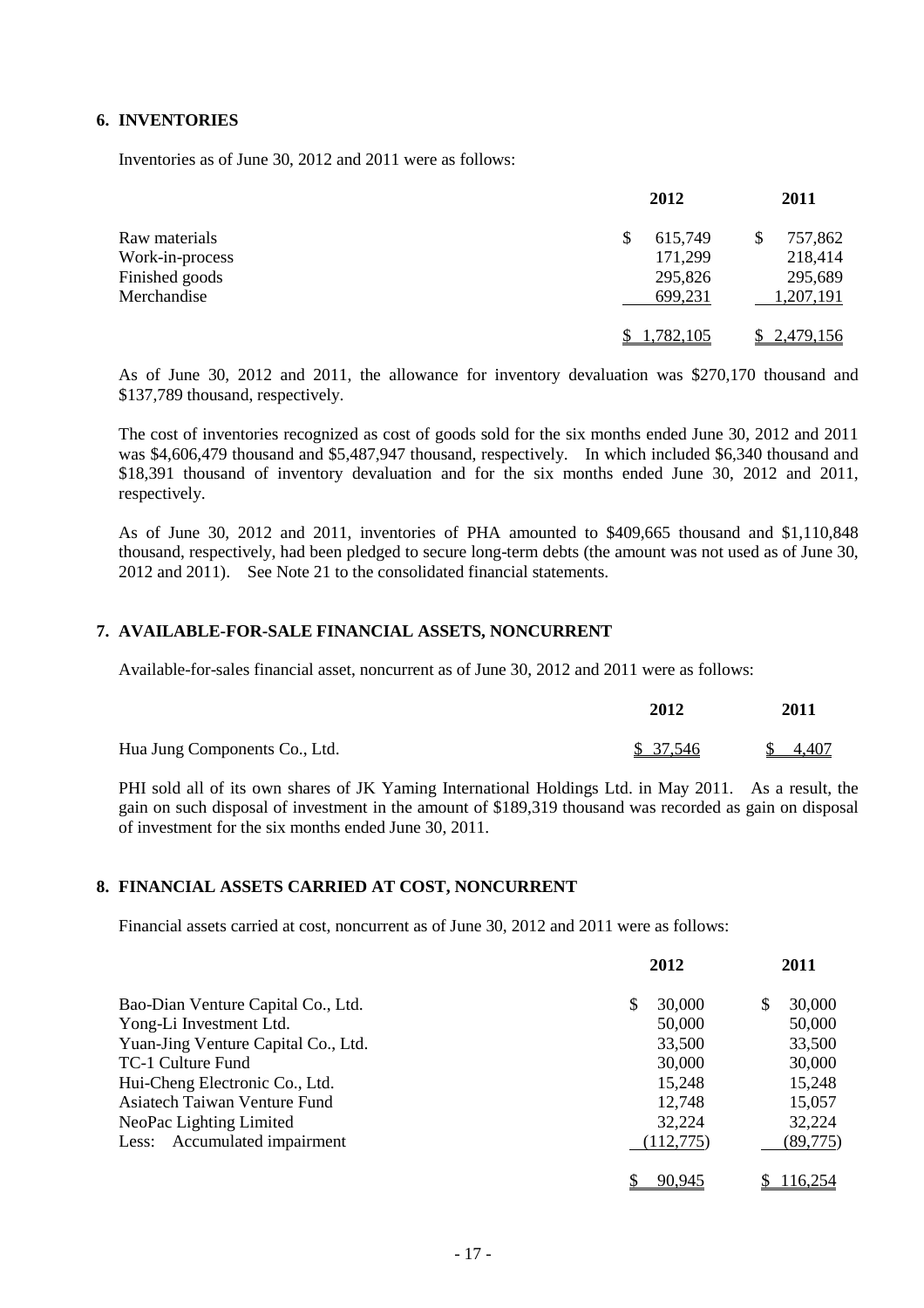The stocks and other investments mentioned above do not have open pricing and reliable fair values, thus they are carried at cost. The Company performed impairment testing on them periodically.

Bao-Dian Venture Capital Co., Ltd., Yong-Li Investment Ltd., TC-1 Culture Fund, and NeoPac Lighting Limited have experienced continuous operating loss; thus, the Company recognized \$31,969 thousand impairment loss for the six months ended June 30, 2011.

Bao-Dian Venture Capital Co., Ltd. decreased its paid-in capital to write-off its accumulated deficits for six months ended June 30, 2012, at the ratio of 55%. The legal procedure in decreasing its paid-in capital are still in process as of June 30, 2012.

Yuan-Jing Venture Capital Co., Ltd had paid-in capital of 925,000 thousand as of January 1, 2011. It decreased its paid-in capital by cash in the amount of \$305,250 thousand at the ratio of 33% in 2011. As a result, its paid-in capital was \$619,750 thousand as of June 30, 2012.

# **9. LONG-TERM EQUITY INVESTMENTS**

Long-term equity investments as of June 30, 2012 and 2011 were as follows:

|                                    | 2012                 |                   | 2011                    |                          |                         |
|------------------------------------|----------------------|-------------------|-------------------------|--------------------------|-------------------------|
|                                    | <b>Original Cost</b> | Carrying<br>Value | Ownership<br>Percentage | Carrying<br><b>Value</b> | Ownership<br>Percentage |
| Hao-Xuan Venture Capital Co., Ltd. | \$<br>70.830         | 65,091<br>\$.     | 24.67                   | \$<br>72.293             | 24.67                   |
| Han-Yu Venture Capital C., Ltd.    | 100,000              | 92.553            | 22.22                   | 118.199                  | 22.22                   |
| Spring City Resort Co., Ltd.       | 190,000              | 31.881            | 25.33                   | 32,060                   | 25.33                   |
| Phihong PWM Brasil Ltda.           | 8.258                |                   | 60.00                   |                          | 60.00                   |
| First International Computer Do    |                      |                   |                         |                          |                         |
| Brasil Ltda                        | 67,618               |                   | 33.85                   |                          | 33.85                   |
| H&P Venture Capital Investment     |                      |                   |                         |                          |                         |
| Corp.                              | 150.000              | 146,138           | 32.26                   | 149,533                  | 32.26                   |
|                                    | \$586.706            | \$ 335,663        |                         | 372,085<br>S.            |                         |

Long-term equity investment (loss) income for the six months ended June 30, 2012 and 2011 is summarized as follows:

|                                      | 2012       | 2011        |
|--------------------------------------|------------|-------------|
| Hao-Xuan Venture Capital Co., Ltd.   | (281)<br>S | 5,781<br>S. |
| Han-Yu Venture Capital Co., Ltd.     | (2,378)    | 18,078      |
| Spring City Resort Co., Ltd.         | 1,172      | 165         |
| H&P Venture Capital Investment Corp. | (328)      | (467)       |
|                                      | (1.815)    | 23.557      |

Hao-Xuan Venture Capital Co., Ltd. ("Hao-Xuan") was incorporated in May 2004 to engage in investing activities. In May 2011, it decreased its paid-in capital by cash amounted to \$99,846 thousand. As a result, its paid-in capital was \$287,154 thousand as of June 30, 2012.

Han-Yu Venture Capital Co., Ltd. ("Han-Yu") was incorporated in June 2004 to engage in investments. Its paid-in capital was \$450,000 thousand as of June 30, 2012.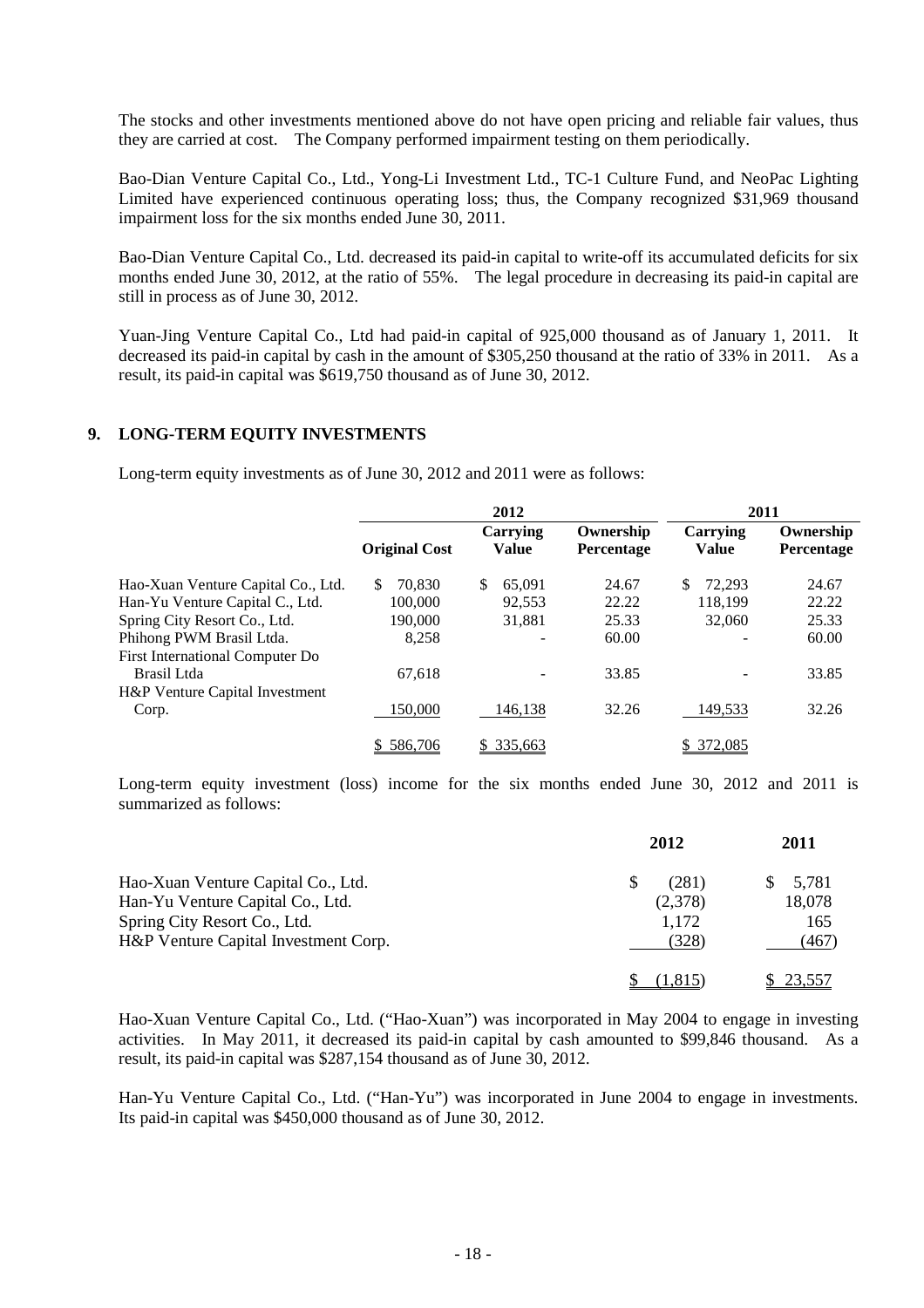Ai-Hon, which was invested by Phihong, was primarily engaged in investment business. Spring City Resort, which was a wholly-owned subsidiary of Ai-Hon, was founded in 1975 and is primarily engaged in hotel, restaurant and bathroom services. Spring City Resort merged with Ai-Hon on December 31, 2011; Spring City Resort is the surviving company. Its paid-in capital was \$112,000 thousand as of June 30, 2012.

Phihong's investments in Brazil include 60% ownership interest of Phihong PWM Brasil Ltda. and 33.85% ownership interest of First International Computer Do Brasil Ltda. Additionally, Phihong PWM Brasil Ltda. also holds 21.15% ownership interest of First International Computer Do Brasil Ltda. The other 40% ownership interest of Phihong PWM Brasil Ltda. is held by the local management team. According to cooperation mode between the Company and the local management team and Brazilian local laws, the Company has no controlling power over Phihong PWM Brasil Ltda. Because the recoverability of the investments in Phihong PWM Brasil Ltda. and First International Computer Do Brasil Ltda. is considered remote, the Company reduced the carrying value of both investments to zero.

H&P Venture capital Investment Corp. was incorporated in May 2011. It primarily engages in investing activities. Its paid-in capital was \$465,000 thousand as of June 30, 2012.

# **10. PROPERTY, PLANT AND EQUIPMENT**

Property, plant and equipment as of June 30, 2012 and 2011 were as follows:

|                                                             |               | 2012                                      |                          | 2011                     |
|-------------------------------------------------------------|---------------|-------------------------------------------|--------------------------|--------------------------|
|                                                             | Cost          | <b>Accumulated</b><br><b>Depreciation</b> | Carrying<br><b>Value</b> | Carrying<br><b>Value</b> |
| Land                                                        | \$<br>255,780 | \$                                        | \$<br>255,780            | 168,972<br>S             |
| Buildings and improvements                                  | 2,495,027     | 801,344                                   | 1,693,683                | 1,618,745                |
| Machinery and equipment                                     | 2,321,245     | 1,104,467                                 | 1,216,778                | 1,211,274                |
| Transportation equipment                                    | 36,985        | 27,448                                    | 9,537                    | 13,898                   |
| Furniture, fixtures and office                              |               |                                           |                          |                          |
| equipment                                                   | 280,417       | 224,405                                   | 56,012                   | 73,552                   |
| Other equipment                                             | 266,572       | 159,005                                   | 107,567                  | 74,302                   |
| Construction in progress and<br>prepayments for purchase of |               |                                           |                          |                          |
| land and equipment                                          | 218,242       |                                           | 218,242                  | 121,258                  |
|                                                             | 5,874,268     | 2,316,669                                 | 3,557,599                | 3,282,001                |

In March 2011, Phihong has purchased a parcel of land amounted to \$85,136 thousand in Yongkang Dist, Tainan City for factory. As the title registration procedures were still in process, the prepayment of \$77,167 thousand was recorded as "prepayments for purchase of land and equipment" as of June 30, 2011.

As of June 30, 2012 and 2011, land and buildings and improvements of Phihong at the amounts of \$277,087 thousand and \$287,060 thousand, respectively had been pledged to secure its bank loans. See Note 21 to the consolidated financial statements.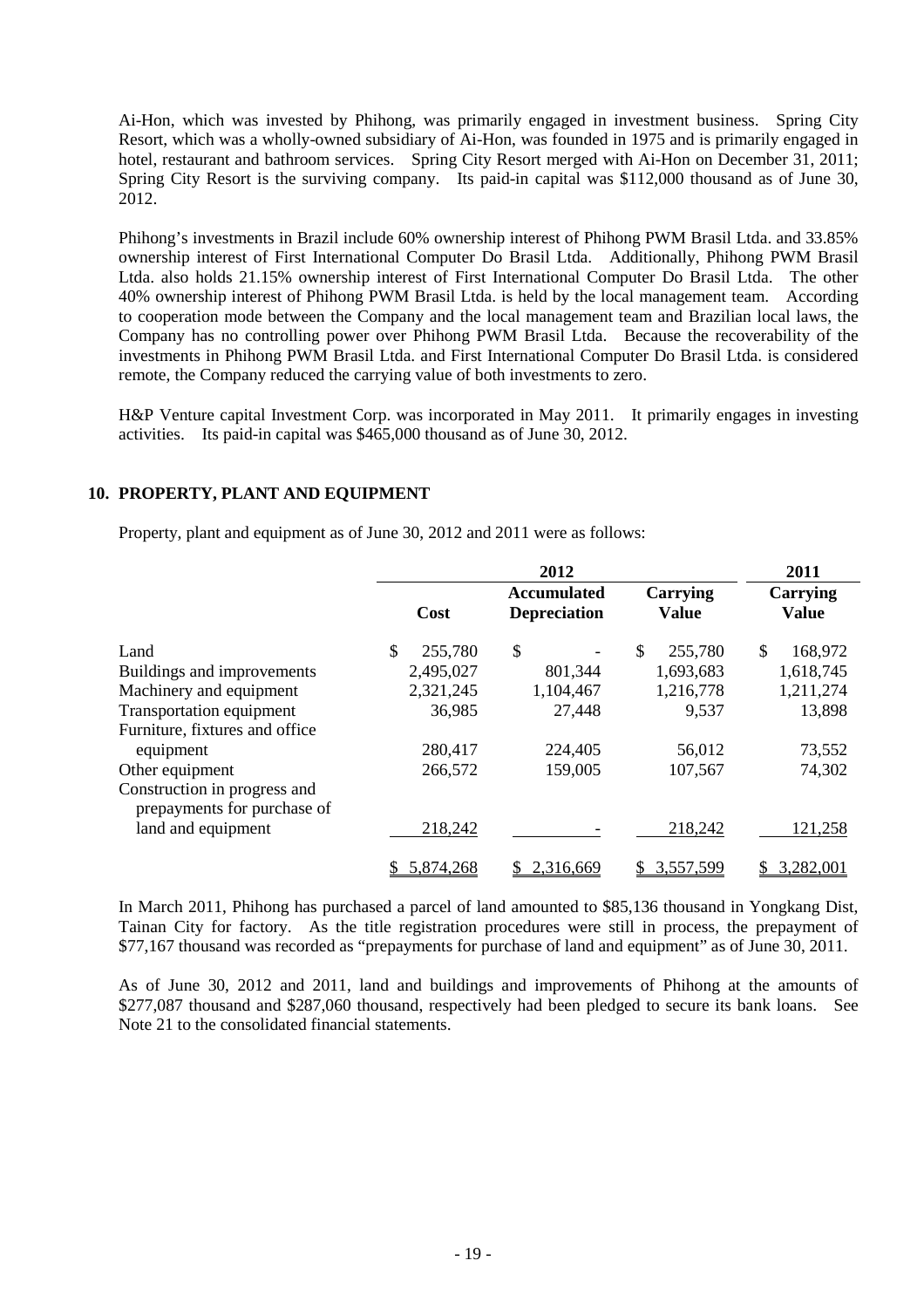# **11. LONG-TERM DEBTS**

Long-term debts as of June 30, 2012 and 2011 were as follows:

|                                                             | 2012       | 2011    |
|-------------------------------------------------------------|------------|---------|
| Hua Nan Bank                                                |            |         |
| Medium-term secured loan. The loan term was from            |            |         |
| December 29, 2011 to December 29, 2013. Interest rate was   |            |         |
| 1.37% on June 30, 2012. Interest is paid monthly. The       |            |         |
| principal of \$200,000 will be paid on December 29, 2013.   | \$ 200,000 | S       |
| Medium-term secured loan. Repayable from September 30, 2010 |            |         |
| to September 30, 2017; interest rate was 1.29% on June 30,  |            |         |
| Interest is paid monthly. The principal is due in<br>2011.  |            |         |
| monthly installments commencing from September 30, 2012.    |            |         |
| The full principle was early repaid in December 2011.       |            | 200,000 |
|                                                             |            |         |
|                                                             | 200,000    | 200,000 |

The pledged properties and endorsements/guarantees as collaterals for bank loans, please see Notes 10, 20 and 21 to the financial statements.

# **12. OTHER PAYABLES**

|                  | June 30 |           |    |           |
|------------------|---------|-----------|----|-----------|
|                  |         | 2012      |    | 2011      |
| Accrued expenses | \$      | 697,281   | \$ | 895,247   |
| Bonus payable    |         | 281,809   |    | 464,454   |
| Salaries payable |         | 202,088   |    | 202,388   |
| Dividend payable |         | 995,969   |    | 1,057,779 |
| Other            |         | 28,838    |    | 50,600    |
|                  |         | 2,205,985 |    | 2,670,468 |

# **13. CAPITAL STOCK**

# **Phihong**

|                        | June 30   |           |  |
|------------------------|-----------|-----------|--|
|                        | 2012      | 2011      |  |
| Authorized capital     |           |           |  |
| Shares (in thousands)  | 600,000   | 600,000   |  |
| Par value (in dollars) |           |           |  |
| Capital                | 6,000,000 | 6,000,000 |  |
| Issued capital         |           |           |  |
| Shares (in thousands)  | 277,044   | 274,846   |  |
| Par value (in dollars) |           |           |  |
| Capital                | 2,770,439 | 2,748,459 |  |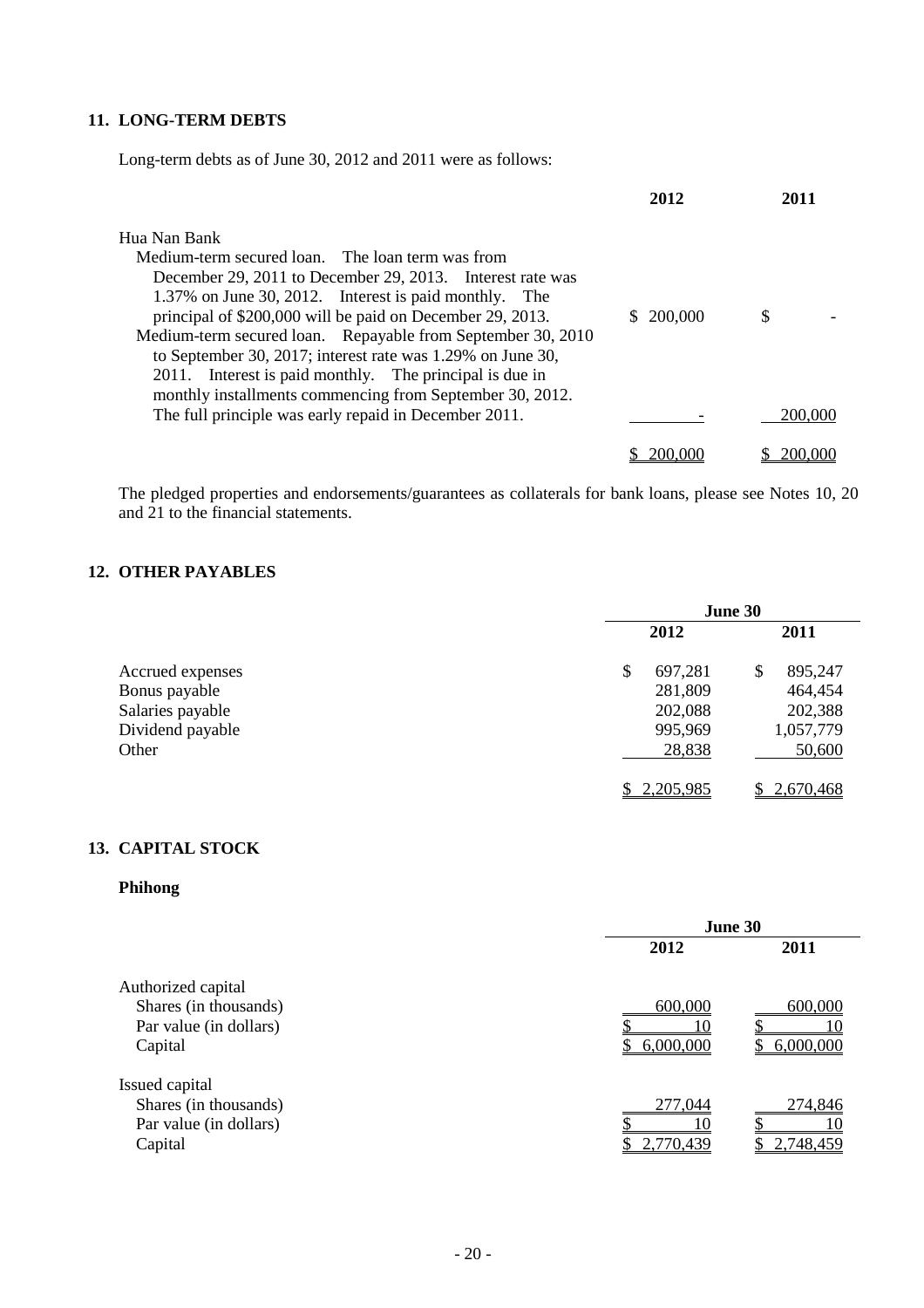As of January 1, 2012, the Company's outstanding capital amounted to \$2,749,329 thousand. The employee stock warrant holders exercised 1,323 thousand common shares at an exercise price of \$20.5, and exercised 788 thousand common shares for advanced collections for capital stock transferred to capital stock between January 1, 2012 to June 30, 2012. As of June 30, 2012, the Company's outstanding capital amounted to \$2,770,439 thousand, divided into 277,044 thousand common shares with a par value of NT\$10.

The Company's outstanding capital amounted to \$2,725,939 thousand on January 1, 2011. The employee stock warrant holders exercised 1,452 thousand shares at an exercise price of \$21.90, and exercised 800 thousand common shares for advanced collections for capital stock transferred to capital stock, between January 1, 2011 to June 30, 2011. As of June 30, 2011, the Company's outstanding capital amounted to \$2,748,459 thousand, divided into 274,846 thousand common shares with a par value of NT\$10.

As the registration procedures were still in process, the amounts of \$547 thousand were recorded as "advanced collections for capital stock" as of June 30, 2011.

# **14. EMPLOYEE STOCK OPTION PLANS**

At the November 23, 2007 meeting, the Board of Directors of Phihong resolved to issue employee stock warrants in accordance with Securities and Exchange Law Article 28-3 within the quantity of 15,000 units. Each individual employee stock warrant is granted the right to purchase 1,000 new issued common shares. The exercise price is the closing price of Phihong's common shares at the employee stock warrants' issuance date. The warrant holders can exercise the right up to half of the granted warrant units no earlier than two years from the granted date. After three years from the granted date, the warrants holders are eligible to exercise the right up to three-fourth of the granted warrant units. After four years from the granted date, the warrants holders are eligible to exercise all the warrants owned. The options granted are valid for six years and the warrant holders can not exercise the right after six years from the granted date. As of December 28, 2007, Phihong issued stock warrants of 15,000 units at an exercise price of \$21.30 per share. The exercise price will be adjusted according to a calculating formula when there are stock and cash dividends and issuance of capital stock. As a result, the exercise price was \$20.50 per share as of June 30, 2012.

Information about employee stock option plans was as follows:

|                                                                              | <b>Six Months Ended June 30</b>                                     |                                                                   |                                                                     |                                                                   |  |
|------------------------------------------------------------------------------|---------------------------------------------------------------------|-------------------------------------------------------------------|---------------------------------------------------------------------|-------------------------------------------------------------------|--|
|                                                                              | 2012                                                                |                                                                   | 2011                                                                |                                                                   |  |
|                                                                              | Number of<br><b>Exercisable</b><br><b>Thousand</b><br><b>Shares</b> | Weighted-<br>average<br><b>Exercise</b><br><b>Price</b><br>(NT\$) | Number of<br><b>Exercisable</b><br><b>Thousand</b><br><b>Shares</b> | Weighted-<br>average<br><b>Exercise</b><br><b>Price</b><br>(NT\$) |  |
| Balance, beginning of period<br>Options exercised                            | 6,867<br>(1,323)                                                    | \$20.50<br>20.50                                                  | 9,194<br>(1, 452)                                                   | \$21.90<br>21.90                                                  |  |
| Balance, end of period                                                       | 5,544                                                               | 20.50                                                             | 7,742                                                               | 21.90                                                             |  |
| Options exercisable, end of period<br>Weighted-average fair value of options | 5,544                                                               |                                                                   | 3,992                                                               |                                                                   |  |
| granted (NT\$)                                                               | 10.40                                                               |                                                                   | 10.40                                                               |                                                                   |  |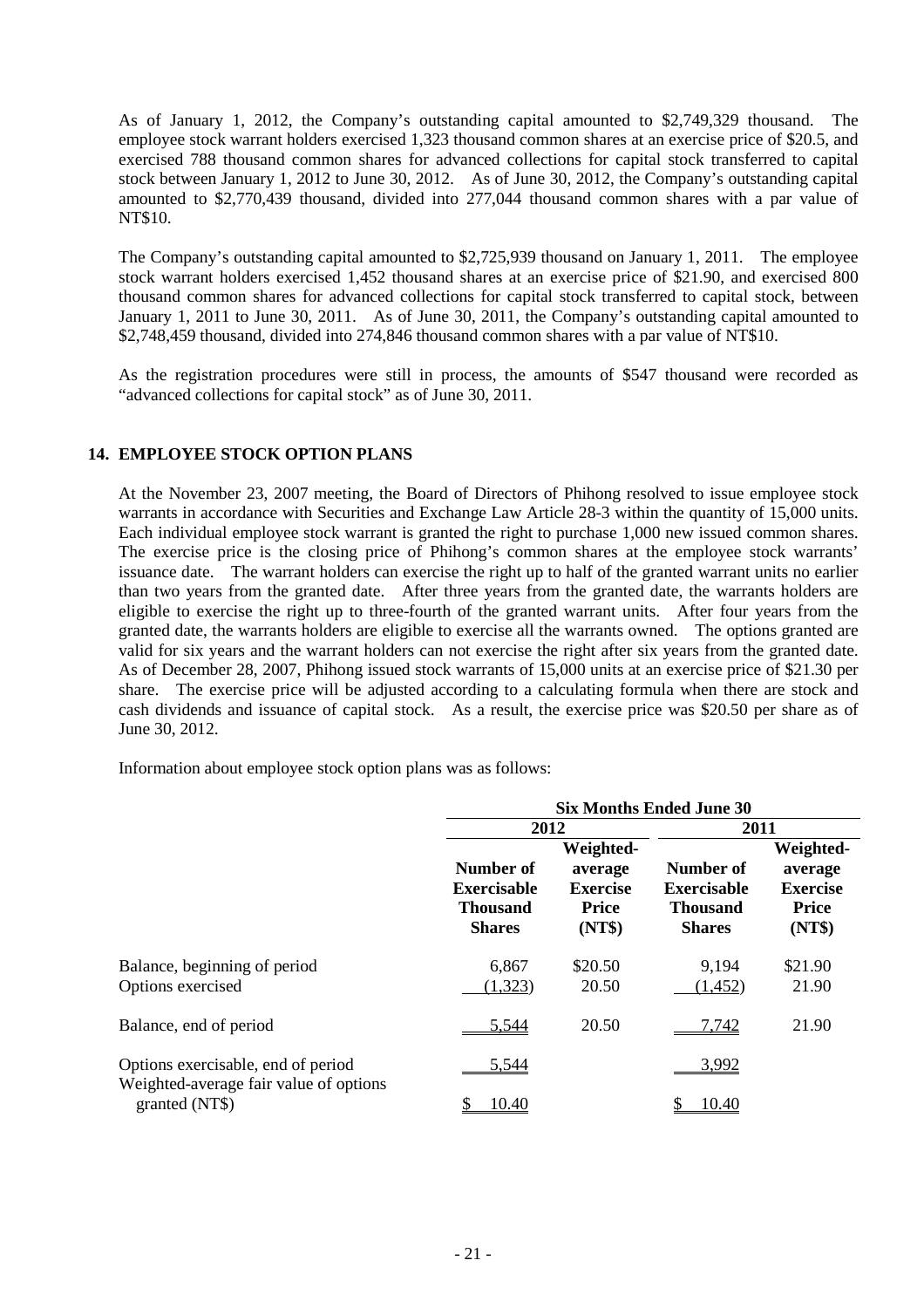Information about the outstanding and exercisable options as of June 30, 2012 and 2011 was as follows:

|                                          |                                                  | <b>Options Outstanding</b>                               | <b>Options Exercisable</b>                                 |                                                  |                                                            |
|------------------------------------------|--------------------------------------------------|----------------------------------------------------------|------------------------------------------------------------|--------------------------------------------------|------------------------------------------------------------|
| <b>Range of Exercise Price</b><br>(NT\$) | Number of<br><b>Exercisable</b><br><b>Shares</b> | Weighted-<br>average<br><b>Remaining</b><br>Life (Years) | Weighted-<br>average<br><b>Exercisable</b><br>Price (NT\$) | Number of<br><b>Exercisable</b><br><b>Shares</b> | Weighted-<br>average<br><b>Exercisable</b><br>Price (NT\$) |
| June 30, 2012                            |                                                  |                                                          |                                                            |                                                  |                                                            |
| \$20.50                                  | 5.544                                            | <u> 1.5</u>                                              | \$20.50                                                    | 5.544                                            | \$20.50                                                    |
| June 30, 2011                            |                                                  |                                                          |                                                            |                                                  |                                                            |
| \$21.90                                  | .742                                             | 2.5                                                      | \$21.90                                                    | 3.992                                            | \$21.90                                                    |

Had the Company recognized the compensation cost under the fair value method using the Black-Scholes pricing model, the assumptions and pro forma results of the Company for the six months ended June 30, 2011 would have been as follows:

**2011**

|                                                                | 2011           |
|----------------------------------------------------------------|----------------|
| <b>Assumptions</b>                                             |                |
| Risk-free interest rate                                        | 2.41%          |
| Expected life                                                  | 6 years        |
| Expected volatility                                            | 48.59%         |
| Expected dividend yield                                        | $0\%$          |
| Net income                                                     |                |
| As reported                                                    | 964,265<br>SS. |
| Pro forma (attributed to shareholders of the parent company)   | \$955,198      |
| Basic after income tax earnings per share (NT\$)               |                |
| As reported (attributed to shareholders of the parent company) | \$3.51         |
| Pro forma (attributed to shareholders of the parent company)   | \$3.48         |

No more employee stock option information needs to be disclosed for the six months ended June 30, 2012, because the service years of the employees was expired on December 28, 2011.

# **15. RETAINED EARNINGS**

Under the Company Law of the ROC and the Company's Articles of Incorporation, 10% of the Company's annual earnings, net of tax and any deficit, should first be appropriated as legal reserve until such reserve equals to the amount of the Phihong's capital, and then a special reserve should be appropriated as required by laws or domestic authorities.

Any remaining earnings plus unappropriated earnings accumulated by prior years, unless to be retained partially by Phihong or resolved otherwise by the stockholders, and plan to assign proposal, draw shareholders to recognize and should be appropriated as follows:

- a. Not greater than 2% as remuneration to directors and supervisors;
- b. Not less than 10% as bonuses to employees; and
- c. Remainders as dividends, of which at least 10% should be cash dividends.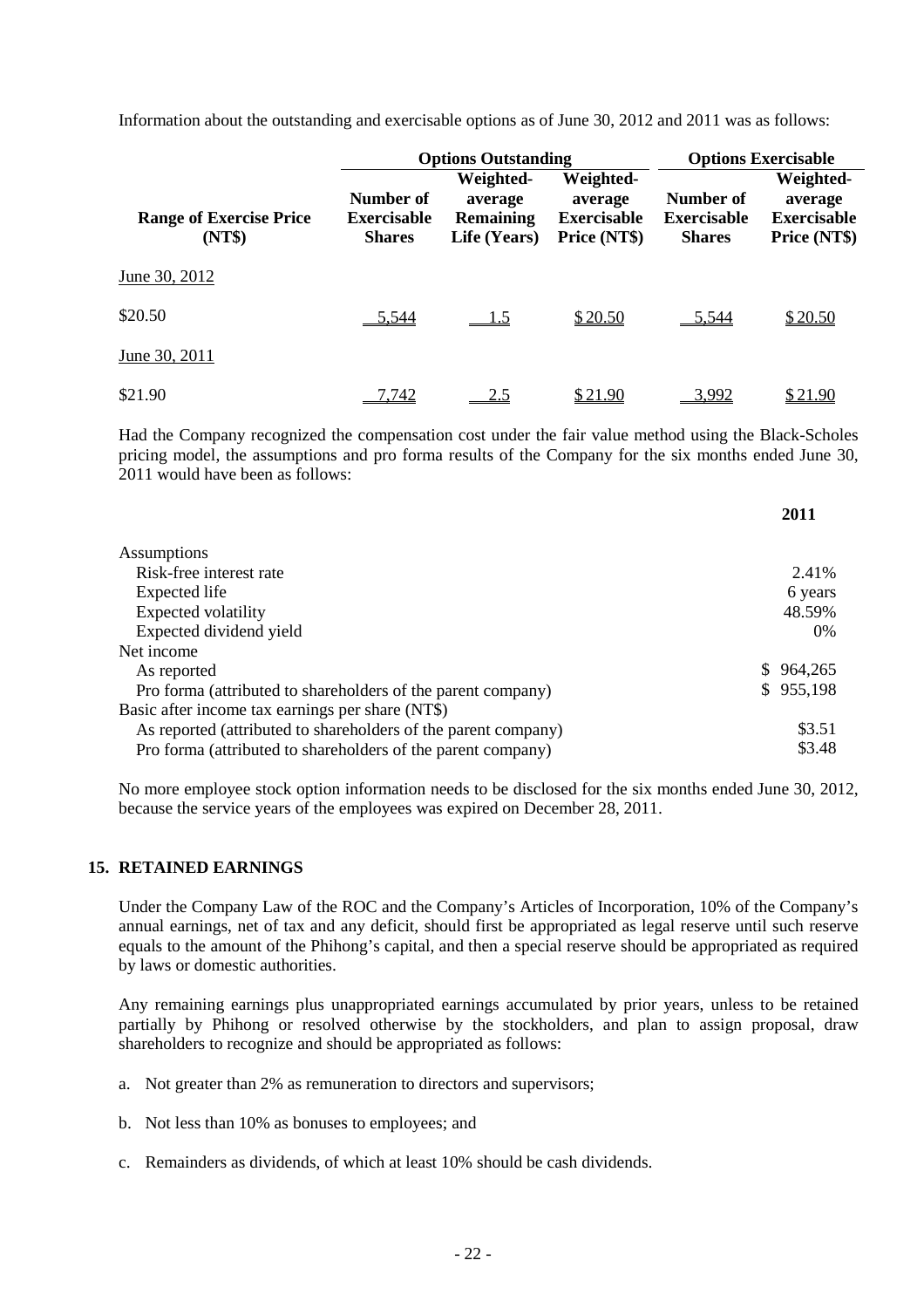Under the Company Law, capital surplus can only be used to offset a deficit. However, the capital surplus from shares issued in excess of par may be capitalized, which however is limited to a certain percentage of the Company's paid-in capital. Under the revised Company Law issued on January 4, 2012, the aforementioned capital surplus also may be distributed in cash. The capital surplus from long-term investments may not be used for any purpose.

For the six months ended June 30, 2012 and 2011, the bonus to employees was \$22,672 thousand and \$156,211 thousand, respectively, and the remuneration to directors and supervisors was \$2,519 thousand and \$17,357 thousand, respectively. The bonus to employees and remuneration to directors and supervisors represented 20%, of net income (net of the bonus and remuneration). Material differences between such estimated amounts and the amounts proposed by the Board of Directors in the following year are adjusted for in the current year. If the actual amounts subsequently resolved by the shareholders differ from the proposed amounts, the differences are recorded in the year of shareholders' resolution as a change in accounting estimate. If a share bonus is resolved to be distributed to employees, the number of shares is determined by dividing the amount of the share bonus by the closing price (after considering the effect of cash and stock dividends) of the shares of the day immediately preceding the shareholders' meeting.

The appropriations of earnings for 2011 and 2010 had been approved in the shareholders' meetings on June 19, 2012 and June 15, 2011, respectively. The appropriations and dividends per share were as follows:

|                                 | <b>Appropriation of Earnings</b> |                            |            | <b>Dividends Per Share</b><br>(NT\$) |
|---------------------------------|----------------------------------|----------------------------|------------|--------------------------------------|
|                                 | For<br><b>Year 2011</b>          | For<br><b>Year 2010</b>    | For        | For<br><b>Year 2011 Year 2010</b>    |
| Legal reserve<br>Cash dividends | 142,565<br>S<br>995,969          | 161,204<br>S.<br>1,057,779 | S.<br>3.59 | $\overline{\phantom{a}}$<br>3.85     |
|                                 | 1.138.534                        | 1,218,983                  |            |                                      |

The stockholders' meeting approved the following appropriation of the 2011 and 2010 earnings: \$995,969 thousand and \$1,057,779 thousand as cash dividends; \$236,998 thousand and \$267,167 thousand as employees' bonuses and \$19,620 thousand and \$23,000 thousand as remuneration to directors and supervisors. The approved amounts of the bonus to employees and the remuneration to directors and supervisors have no difference from the accrual amounts.

Information about the bonus to employees, directors and supervisors is available on the Market Observation Post System website of the Taiwan Stock Exchange.

#### **16. PERSONNEL, DEPRECIATION AND AMORTIZATION EXPENSES**

Personnel expense, depreciation and amortization for the six months ended June 30, 2012 and 2011 are summarized as follows:

|                            |                                  | 2012                                |              | 2011                      |                                     |              |  |
|----------------------------|----------------------------------|-------------------------------------|--------------|---------------------------|-------------------------------------|--------------|--|
|                            | <b>Operating</b><br><b>Costs</b> | <b>Operating</b><br><b>Expenses</b> | <b>Total</b> | <b>Operating</b><br>Costs | <b>Operating</b><br><b>Expenses</b> | <b>Total</b> |  |
| Personnel expenses         |                                  |                                     |              |                           |                                     |              |  |
| <b>Salaries</b>            | 500,108<br>S                     | 368,031                             | 868,139<br>S | 541,068<br>S              | 498,427<br>\$                       | \$1,039,495  |  |
| Labor insurance and health |                                  |                                     |              |                           |                                     |              |  |
| insurance                  | 1.044                            | 13,127                              | 14,171       | 908                       | 10,526                              | 11,434       |  |
| Pension cost               | 1,217                            | 11,145                              | 12,362       | 1,182                     | 10,569                              | 11,751       |  |
| Others                     | 38,057                           | 33,541                              | 71,598       | 42,411                    | 35,672                              | 78,083       |  |
| Depreciation expenses      | 144,184                          | 89,872                              | 234,056      | 89,090                    | 56,590                              | 145,680      |  |
| Amortization expenses      | 1,186                            | 5,426                               | 6,612        | 8,267                     | 46,696                              | 54,963       |  |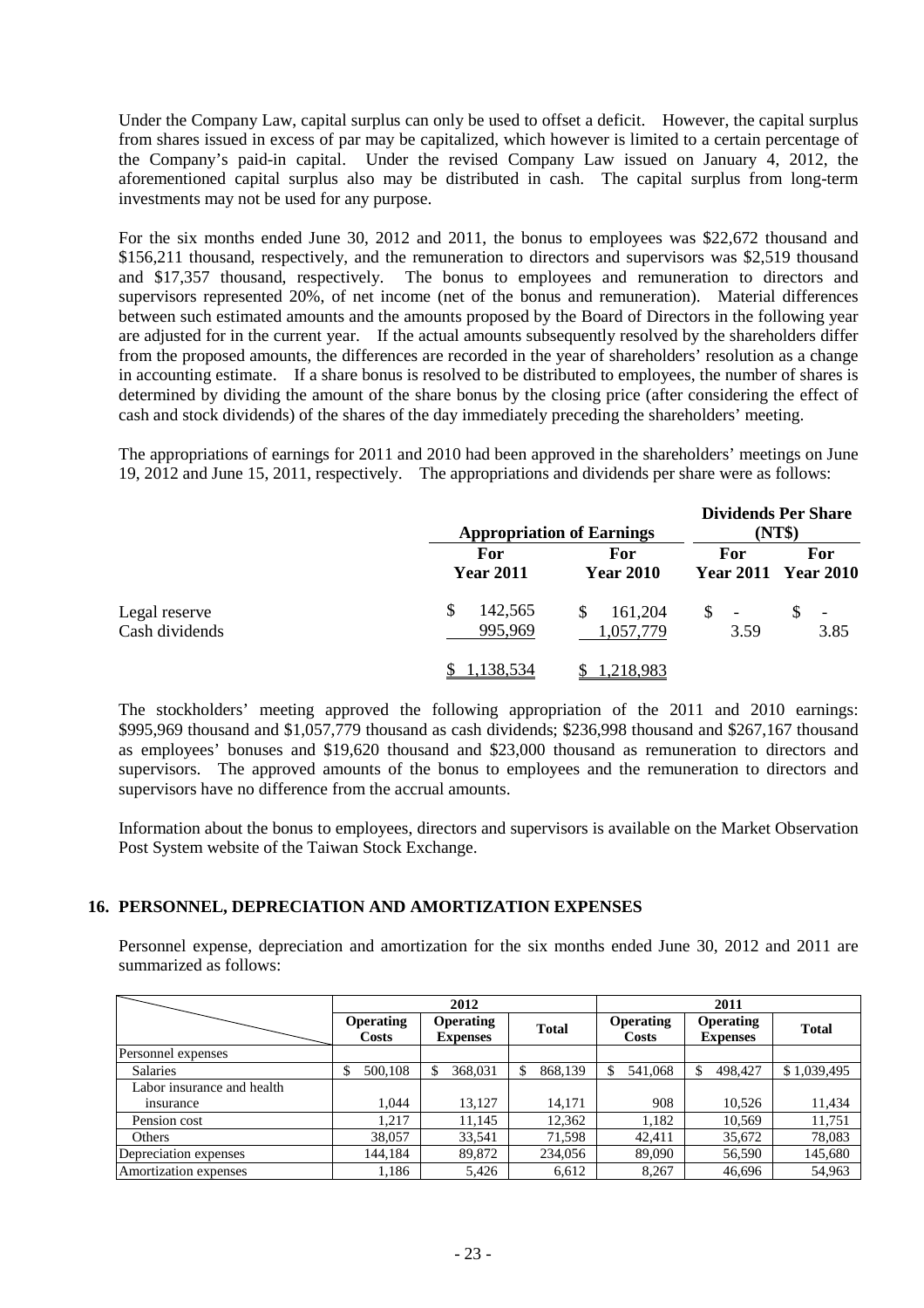# **17. INCOME TAX**

The income tax for the six months ended June 30, 2012 and 2011 was as follows:

|                                                                                                                                           | <b>June 30</b>             |                    |  |
|-------------------------------------------------------------------------------------------------------------------------------------------|----------------------------|--------------------|--|
|                                                                                                                                           | 2012                       | 2011               |  |
| Income tax expense - current period<br>Adjustments to prior year's income tax expense<br>Additional tax at 10% of unappropriated earnings | \$114,804<br>542<br>28,712 | \$205,848<br>1,503 |  |
| Income tax expense, net                                                                                                                   | 144,058                    | 207,351            |  |

The components of deferred tax asset (liability) as of June 30, 2012 and 2011 were as follows:

|                                         | June 30       |               |  |
|-----------------------------------------|---------------|---------------|--|
|                                         | 2012          | 2011          |  |
| Deferred tax assets (liabilities)       |               |               |  |
| Unrealized exchange gains               | \$<br>(1,120) | \$<br>(2,121) |  |
| Unrealized inventory devaluation losses | 9,070         | 9,070         |  |
| Unrealized bad-debt losses              | 13,310        | 11,160        |  |
| Unrealized gross profit                 | 15,410        | 78,175        |  |
| Unrealized export trading losses        | 8,340         | 8,340         |  |
| Unrealized pension expense              | 10,220        | 10,020        |  |
| Long-term equity investments income     | (79, 832)     | (79, 832)     |  |
| Deferred tax (liability) assets         | (24, 602)     | 34,812        |  |
| Deferred tax assets - current           | (45,010)      | (104, 624)    |  |
| Deferred tax liabilities - noncurrent   | (69, 612)     | (69, 812)     |  |

Current income tax expense and income tax payable as of June 30, 2012 and 2011 were reconciled as follows:

|                                                                      | June 30       |               |  |
|----------------------------------------------------------------------|---------------|---------------|--|
|                                                                      | 2012          | 2011          |  |
| Income tax expense at statutory rate of 17%                          | 103,291<br>S. | 232,170<br>S. |  |
| Income on long-term equity investments accounted for by the equity   |               |               |  |
| method                                                               | 11,915        | (23, 569)     |  |
| Impairment loss of financial assets carried at cost                  |               | 2,030         |  |
| Exempt dividends                                                     | (390)         |               |  |
| Gain on sale of investment                                           |               | (4,050)       |  |
| <b>Others</b>                                                        | 21            | (733)         |  |
| Current income tax expense                                           | 114,804       | 205,848       |  |
| Provision for (reversal of) deferred income tax assets (liabilities) |               |               |  |
| Unrealized exchange gains                                            | (2,490)       | (16, 386)     |  |
| Unrealized bad-debt expense                                          | 3,250         |               |  |
| Unrealized gross profit                                              | (11,610)      | 2,480         |  |
| Unrealized trading export                                            |               | 2,550         |  |
| Other                                                                | 50            | (40)          |  |
|                                                                      | 104,004       | 194,452       |  |
| Add prior year's income tax payable                                  | 35,691        | 44,166        |  |
| Additional 10% income tax on unappropriated earnings                 | 28,712        |               |  |
| Less current year's tax payments and withholding income tax          | (32, 304)     | (30,034)      |  |
| Income tax payable as of June 30, 2012 and 2011                      | 136,103       | 208,584       |  |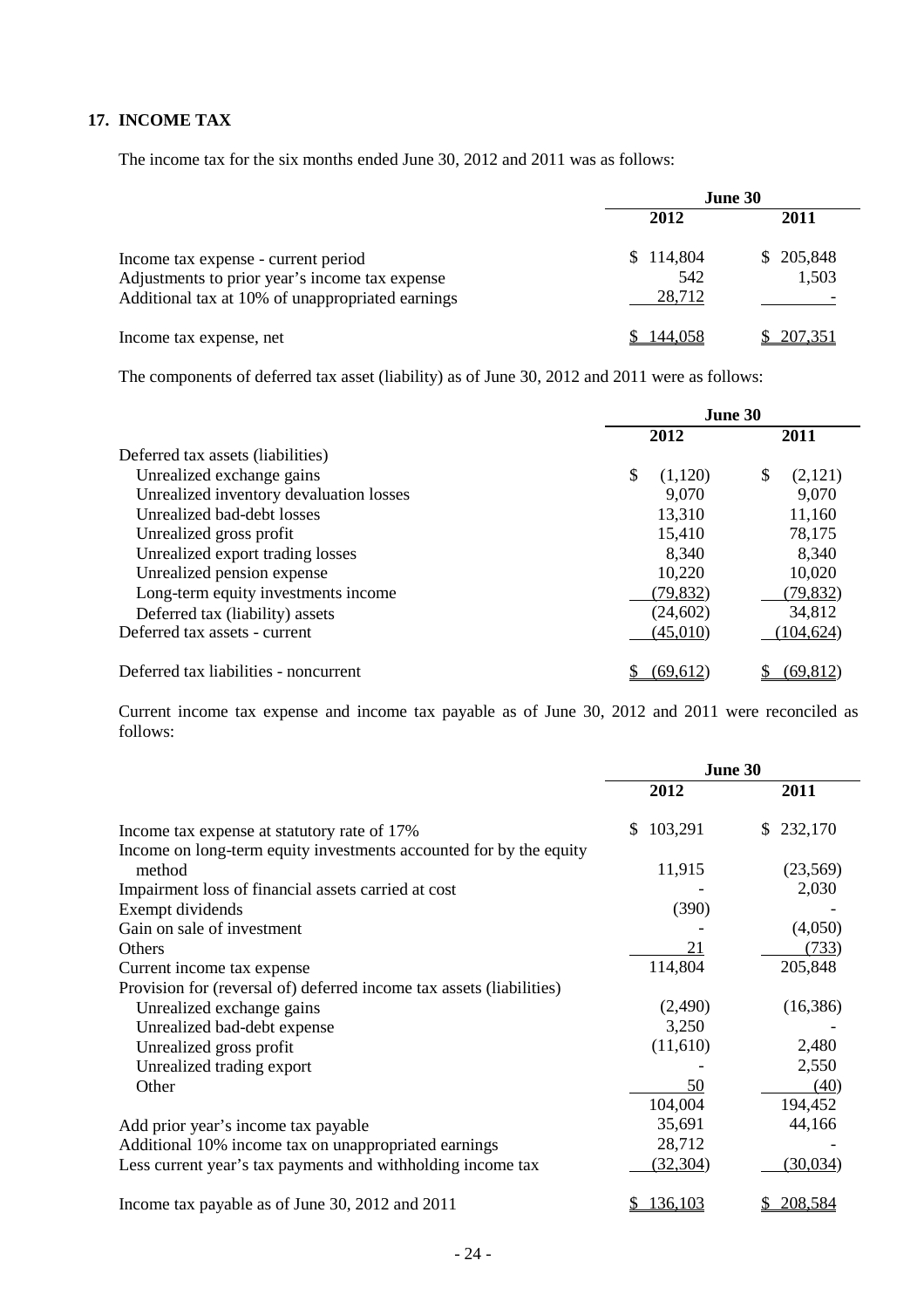The income tax returns examined and approved by the tax authorities are summarized as follows:

|           | Year |
|-----------|------|
| Phihong   | 2009 |
| Guang-Lai | 2009 |

Information on the integrated income tax system of Phihong as of June 30, 2012 is as follows:

| Balance of imputation credit account                               | \$425,703 |
|--------------------------------------------------------------------|-----------|
| Undistributed earnings generated until 1997                        |           |
| Undistributed earnings (accumulated deficits) generated since 1998 | \$829,780 |
| Actual IC ratio for earnings distribution in 2012                  | 23.28%    |
| Actual IC ratio for earnings distribution in 2011                  | 20.48%    |

In the balance of imputation credit account as of June 30, 2012, the income tax payable for 2012 had been taken into account.

#### **18. EARNINGS PER SHARE**

Earnings per share ("EPS") before and after income tax for the six months ended June 30, 2012 and 2011 were as follows:

|                                                                                                                                          |                                    |                                   |                                                                           | 2012                                                                                         |                                    |                                   |                                                                           |
|------------------------------------------------------------------------------------------------------------------------------------------|------------------------------------|-----------------------------------|---------------------------------------------------------------------------|----------------------------------------------------------------------------------------------|------------------------------------|-----------------------------------|---------------------------------------------------------------------------|
|                                                                                                                                          | <b>Income Before</b><br><b>Tax</b> | <b>Income After</b><br><b>Tax</b> | <b>Income After</b><br>Tax<br>(Attributed to<br>Parent's<br>Shareholders) | Weighted<br>Average<br>Number of<br>Common<br><b>Shares</b><br>(Outstanding<br>in Thousands) | <b>Income</b><br><b>Before Tax</b> | <b>Income After</b><br><b>Tax</b> | <b>Income After</b><br>Tax<br>(Attributed to<br>Parent's<br>Shareholders) |
| Basic earnings per share<br>Net income<br>Effect of dilutive potential common<br>stock<br>Stock-based compensation<br>Employee bonus     | 274,875                            | 130,817                           | 139.952                                                                   | 276,793<br>2,803<br>717                                                                      | \$0.99                             | \$0.47                            | \$0.51                                                                    |
| Diluted earnings per share<br>Net income attributed to holders of<br>common stock plus the effect of<br>dilutive potential common shares | 274,875                            | 130,817                           | 139,952                                                                   | 280,313<br>2011                                                                              | 0.98<br>S                          | \$0.47                            | 0.50                                                                      |
|                                                                                                                                          | <b>Income Before</b><br><b>Tax</b> | <b>Income After</b><br>Tax        | <b>Income After</b><br>Tax<br>(Attributed to<br>Parent's<br>Shareholders) | Weighted<br>Average<br>Number of<br>Common<br><b>Shares</b><br>(Outstanding<br>in Thousands) | <b>Income</b><br><b>Before Tax</b> | <b>Income After</b><br><b>Tax</b> | <b>Income After</b><br>Tax<br>(Attributed to<br>Parent's<br>Shareholders) |
| Basic earnings per share<br>Net income<br>Effect of dilutive potential common<br>stock<br>Stock-based compensation<br>Employee bonus     | \$1,161,730                        | 954,379                           | 964,265                                                                   | 274,622<br>4,577<br>2,664                                                                    | \$4.23                             | \$3.48                            | \$3.51                                                                    |
| Diluted earnings per share<br>Net income attributed to holders of<br>common stock plus the effect of<br>dilutive potential common shares | \$1.161.730                        | 954.379                           | 964.265                                                                   | 281.863                                                                                      | 4.12                               | 3.39                              | 3.42                                                                      |

Potential shares from bonus to employees which will be distributed in shares will be included in the weighted average number of shares outstanding in calculation of diluted EPS, if the shares have a dilutive effect. The number of shares is estimated by dividing the amount of bonus to employees by the closing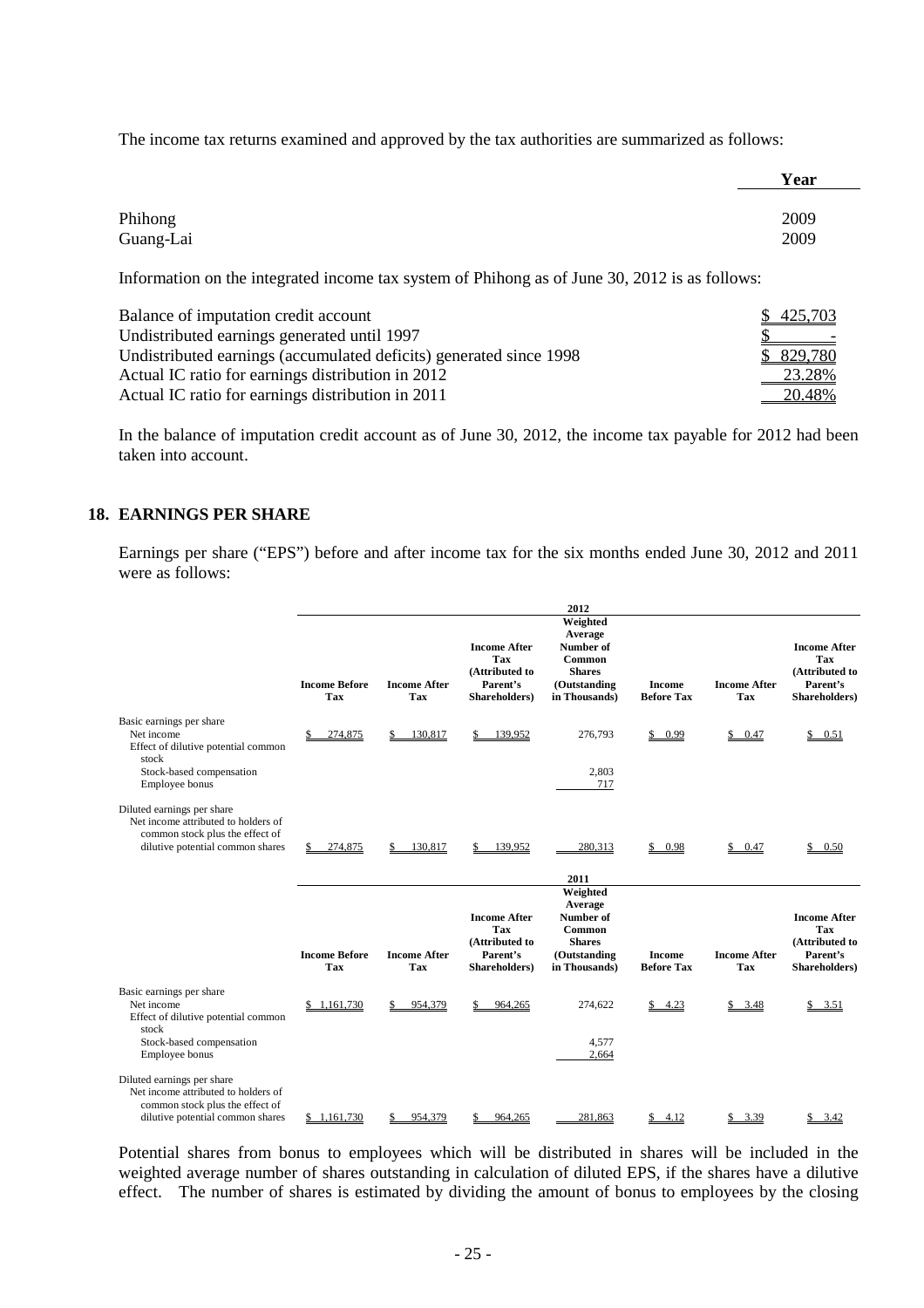price of the common shares on the balance sheet date. The dilutive effect of the potential shares needs to be considered until the shares of employee bonus are resolved in the shareholders' meeting in the following year.

# **19. DISCLOSURES FOR FINANCIAL INSTRUMENTS**

#### **Fair Value of Financial Instruments**

The fair values of nonderivative financial instruments as of June 30, 2012 and 2011 are summarized as follows:

|                                            |                 | 2012                      | 2011            |             |  |
|--------------------------------------------|-----------------|---------------------------|-----------------|-------------|--|
|                                            | <b>Carrying</b> | Fair                      | <b>Carrying</b> | Fair        |  |
| <b>Nonderivative Financial Instruments</b> | <b>Value</b>    | Value                     | Value           | Value       |  |
| Assets                                     |                 |                           |                 |             |  |
| Cash and cash equivalents                  | 2,293,124<br>S. | 2,293,124<br><sup>S</sup> | \$2,948,382     | \$2,948,382 |  |
| Notes receivable                           |                 |                           | 1,560           | 1,560       |  |
| Accounts receivable                        | 2,017,488       | 2,017,488                 | 1,858,050       | 1,858,050   |  |
| Other financial assets, current            | 54,157          | 54,157                    | 105,394         | 105,394     |  |
| Available-for-sale financial assets,       |                 |                           |                 |             |  |
| noncurrent                                 | 37,546          | 37,546                    | 4,407           | 4,407       |  |
| Financial assets carried at cost,          |                 |                           |                 |             |  |
| noncurrent                                 | 90,945          |                           | 116,254         |             |  |
| Long-term equity investments               | 335,663         | 335,663                   | 372,085         | 372,085     |  |
| Refundable deposits                        | 32,293          | 32,293                    | 26,248          | 26,248      |  |
| Liabilities                                |                 |                           |                 |             |  |
| Notes payable                              |                 |                           | 11,908          | 11,908      |  |
| Accounts payable                           | 2,011,190       | 2,011,190                 | 2,289,683       | 2,289,683   |  |
| Accounts payable to related parties        | 25,638          | 25,638                    | 20,441          | 20,441      |  |
| Other payables                             | 2,205,985       | 2,205,985                 | 2,670,468       | 2,670,468   |  |
| Long-term debts                            | 200,000         | 200,000                   | 200,000         | 200,000     |  |
| Advanced deposits received                 | 964             | 964                       | 872             | 872         |  |

#### **Reporting of Derivative Instruments in the Financial Statements**

Approaches and assumptions used to assess the fair value of financial instruments are summarized as follows:

- a. Fair values of current assets and liabilities, cash and cash equivalents, notes receivable, accounts receivable, other financial assets, current, refundable deposits, notes payable, accounts payable, accounts payable to related parties, other payable, advance deposits received, etc. are based on their carrying values because of their short maturities.
- b. Fair values of financial instruments measured at fair value through profit or loss and available-for-sale financial assets are determined using the market value in the open market or estimated by applying valuation method to open information in the market.
- c. Fair values of long-term equity investments are estimated based on the audited net value of investees as of June 30, 2012 and 2011.
- d. Financial assets carried at cost are investments in unquoted shares, which have no quoted price in an active market and entail an unreasonably high cost to obtain verifiable fair value. Therefore, no fair value is presented.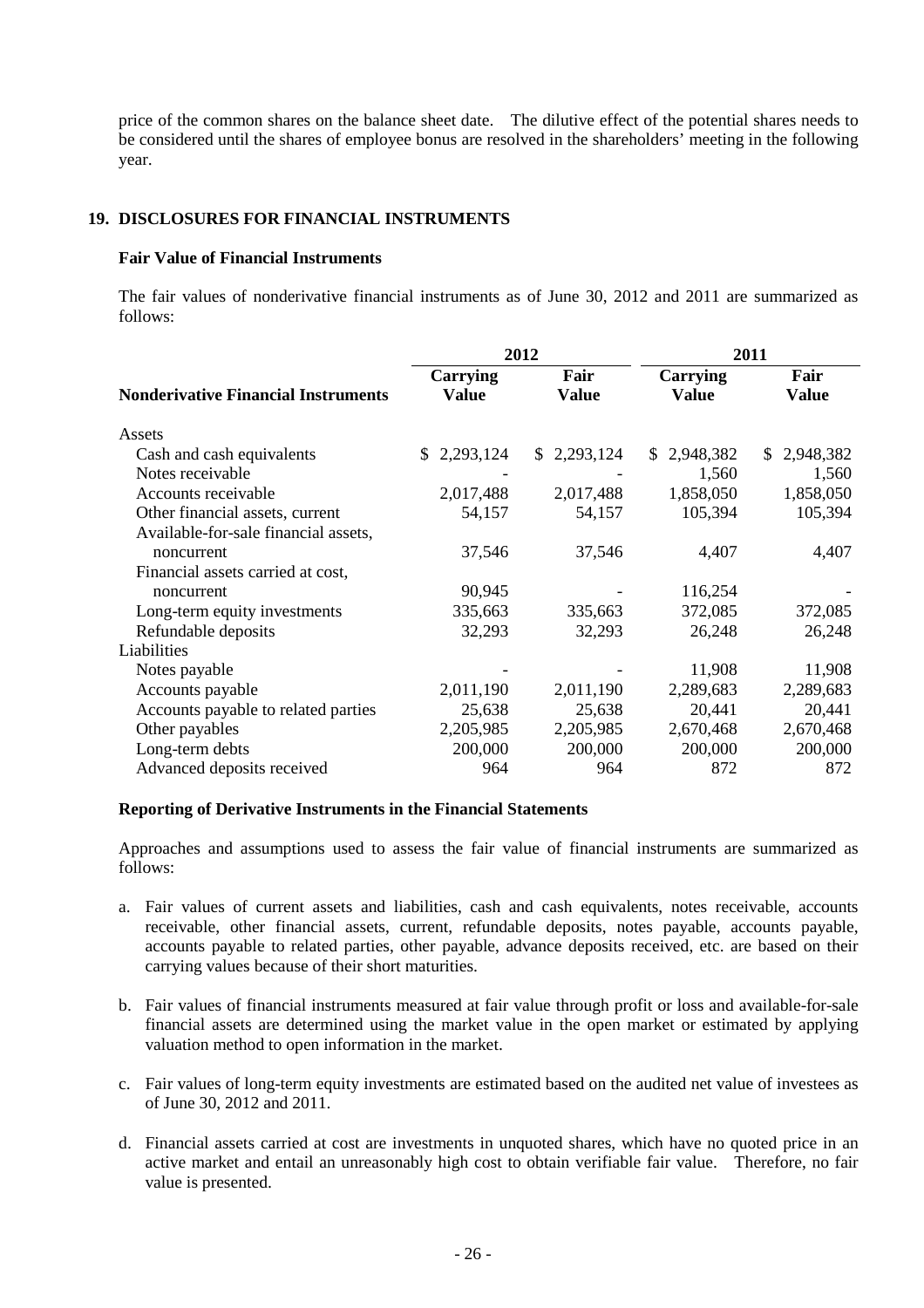e. Fair values of long-term borrowings are determined using the present value of future cash flows discounted at interest rates of similar long-term debts.

The amounts of financial assets determined by market value in the open market or estimated by valuation method as of June 30, 2012 and 2011 were summarized as follows:

|                                                    |          | <b>Market Value in the</b> |        |                            |
|----------------------------------------------------|----------|----------------------------|--------|----------------------------|
|                                                    |          | <b>Open Market</b>         |        | <b>By Valuation Method</b> |
|                                                    | 2012     | 2011                       | 2012   | 2011                       |
| Available-for-sale financial assets,<br>noncurrent | \$37,546 | S.<br>4.407                | $\sim$ |                            |

For the six months ended June 30, 2011, the net foreign exchange gain on forward contracts was \$2,435 thousand, which was recorded as nonoperating expenses and losses.

The information of financial risk was summarized as follows:

#### **Market Risk**

The Company is exposed to investing risk because it invests in the listed companies; therefore, the fair value of the stock are fluctuated due to changes in market value. One percent decline in market rate will cause the fair value of financial instruments to decline by \$375 thousand.

#### **Credit Risk**

Financial instruments are evaluated for credit risk which represents the potential loss that would be incurred by the Company if the counterparties or third parties breached the contracts. The risk factors include centralization of credit, components, contract term, and accounts receivable. The Company requires significant clients to provide guarantees or other rights of guarantee to reduce credit risk of the Company effectively.

#### **Liquidity Risk**

The Company has the ability to meet its financial obligations; thus, liquidity risks virtually do not exist.

#### **Cash Flow Interest Rate Risk**

The Company's long-term borrowings had floating interest rate. Therefore, cash flows are expected to fluctuate due to changes in market interest rates. One percent increase in market rate will cause the Company to increase its cash-out by \$2,000 thousand.

Hedge of fair value, hedge of cash flow, and hedge of a net investment in a foreign operation: None.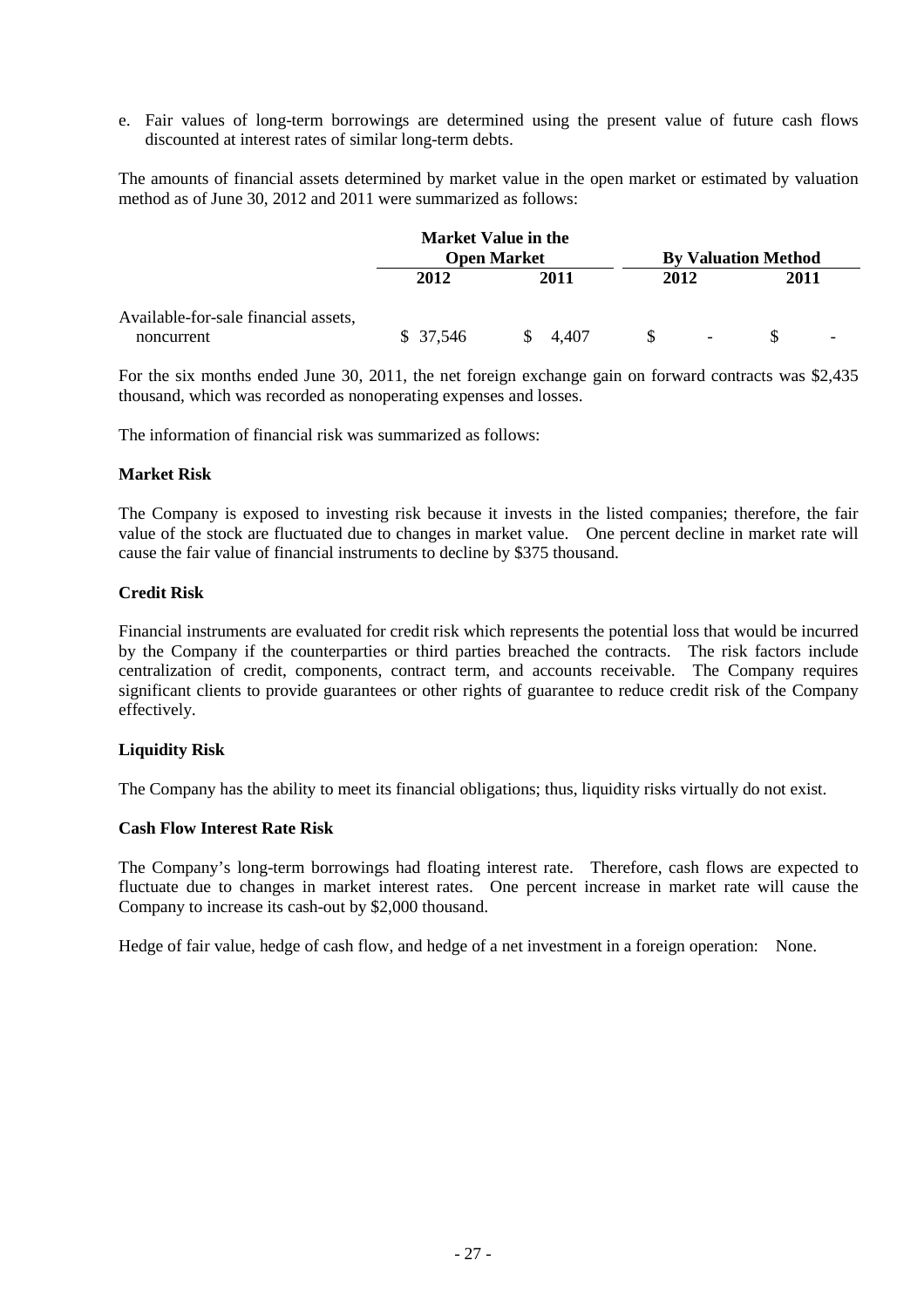# **20. RELATED-PARTY TRANSACTIONS**

The Company's related parties were as follows:

| <b>Related Party</b>                                             | <b>Relationship with the Company</b>                                  |
|------------------------------------------------------------------|-----------------------------------------------------------------------|
| Xu Sheng Technology Co., Ltd. ("Xu Sheng")                       | The chairman of Xu Sheng is a director of Phihong                     |
| Shine Tech Ltd. ("Shine Tech")                                   | The chairman of Shine Tech is the spouse of the<br>Company's director |
| Peter Lin                                                        | Phihong's chairman                                                    |
| Progen Electronics Technology (Shanghai) Co., Ltd.<br>("Progen") | The chairman of Progen is the same as chairman of<br>Phihong          |

The Company's major transactions with the related parties are summarized as follows:

#### **Cost of Sales - Purchases**

Purchases from related parties for the six months ended June 30, 2012 and 2011 are summarized as follows:

|                           |          | 2012                                       |                 | 2011                                       |
|---------------------------|----------|--------------------------------------------|-----------------|--------------------------------------------|
|                           | Amount   | Percentage<br>to Total<br><b>Purchases</b> | Amount          | Percentage<br>to Total<br><b>Purchases</b> |
| Shine Tech Ltd.<br>Progen | \$43,809 |                                            | \$54,254<br>563 |                                            |
|                           | \$43,809 |                                            | \$54,817        |                                            |

There is no significant difference between related parties and unrelated parties for purchase price.

#### **Accounts Payable**

Accounts payable due to related parties as of June 30, 2012 and 2011 are summarized as follows:

|                 | 2012     |               | 2011     |                          |
|-----------------|----------|---------------|----------|--------------------------|
|                 | Amount   | $\frac{6}{9}$ | Amount   | $\frac{6}{9}$            |
| Shine Tech Ltd. | \$25,628 |               | \$19,120 |                          |
| Xu Sheng        | 10       |               |          | $\overline{\phantom{0}}$ |
| Progen          | -        |               | 1,309    |                          |
|                 | \$25,638 |               | 20,441   |                          |

# **Credit Guarantees**

Related parties have guaranteed the payments of loans of Phihong as follows:

| <b>Related Parties</b> | <b>Nature</b>   | 2012      | 2011       |
|------------------------|-----------------|-----------|------------|
| Peter Lin              | Long-term debts | \$200,000 | \$ 200,000 |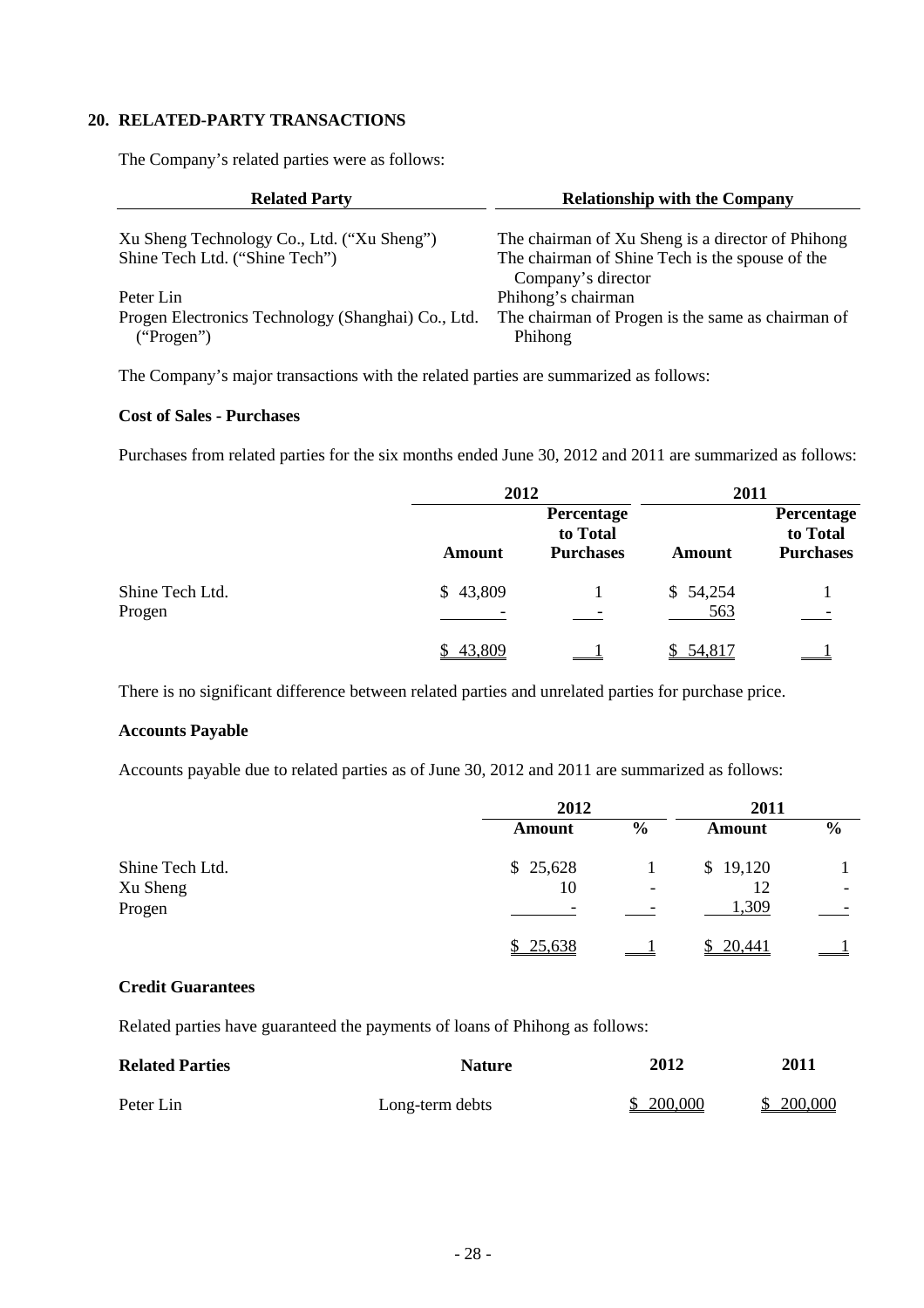# **21. PLEDGED PROPERTIES**

As of June 30, 2012 and 2011, Phihong offered the property, plant and equipment amounted to \$277,087 thousand and \$287,060 thousand as collateral for long term loan.

As of June 30, 2012 and 2011, the following assets of PHA, had been pledged to secure PHA's bank loans:

|                                  | 2012                     | <b>2011</b>                          |
|----------------------------------|--------------------------|--------------------------------------|
| Accounts receivable<br>Inventory | 496,384<br>\$<br>409,665 | 967,205<br>$\mathbb{S}$<br>1,110,848 |
|                                  | 906,049                  | \$2,078,053                          |

#### **22. COMMITMENTS AND CONTINGENCIES**

#### **Loan Guarantees**

As of June 30, 2012, Phihong had guaranteed the US\$6,000 thousand loan of Phihong USA Corp. and American Ballast Corp.

#### **23. OTHERS**

For the six months ended June 30, 2012 and 2011, significant foreign currency financial assets and liabilities are as follows:

|                              |                       | 2012            |                    |     |                       | 2011            |                    |
|------------------------------|-----------------------|-----------------|--------------------|-----|-----------------------|-----------------|--------------------|
|                              | Foreign               | <b>Exchange</b> | <b>New Taiwan</b>  |     | Foreign               | <b>Exchange</b> | <b>New Taiwan</b>  |
|                              | <b>Currencies</b> (In | Rate            | <b>Dollars</b> (In |     | <b>Currencies</b> (In | Rate            | <b>Dollars</b> (In |
|                              | <b>Thousands</b> )    | (Note)          | Thousands)         |     | <b>Thousands</b> )    | (Note)          | <b>Thousands</b> ) |
| Financial assets             |                       |                 |                    |     |                       |                 |                    |
| Monetary items               |                       |                 |                    |     |                       |                 |                    |
| <b>USD</b>                   | \$<br>109,453         | 29.9250         | \$3,275,381        | \$. | 149,231               | 28.8900         | \$4,311,284        |
| <b>JPY</b>                   | 356,736               | 0.3759          | 134,097            |     | 68,758                | 0.3568          | 24,533             |
| RMB                          | 57,918                | 4.7357          | 274,282            |     | 56,524                | 4.4640          | 252,323            |
| <b>HKD</b>                   | 3,577                 | 3.8570          | 13,796             |     | 3,205                 | 3.7110          | 11,894             |
| <b>Financial liabilities</b> |                       |                 |                    |     |                       |                 |                    |
| Monetary items               |                       |                 |                    |     |                       |                 |                    |
| <b>USD</b>                   | 79,054                | 29.9250         | 2,365,691          |     | 117,055               | 28.8900         | 3,381,719          |
| <b>JPY</b>                   | 12.433                | 0.3759          | 4.674              |     | 7,724                 | 0.3568          | 2,756              |
| <b>RMB</b>                   | 109,248               | 4.7357          | 517,366            |     | 89,842                | 4.4640          | 401,055            |
| <b>HKD</b>                   | 4.014                 | 3.8570          | 15,482             |     | 23,989                | 3.7110          | 89.023             |

Note: Exchange rate represents the number of NT dollars for which one foreign currency could be exchanged.